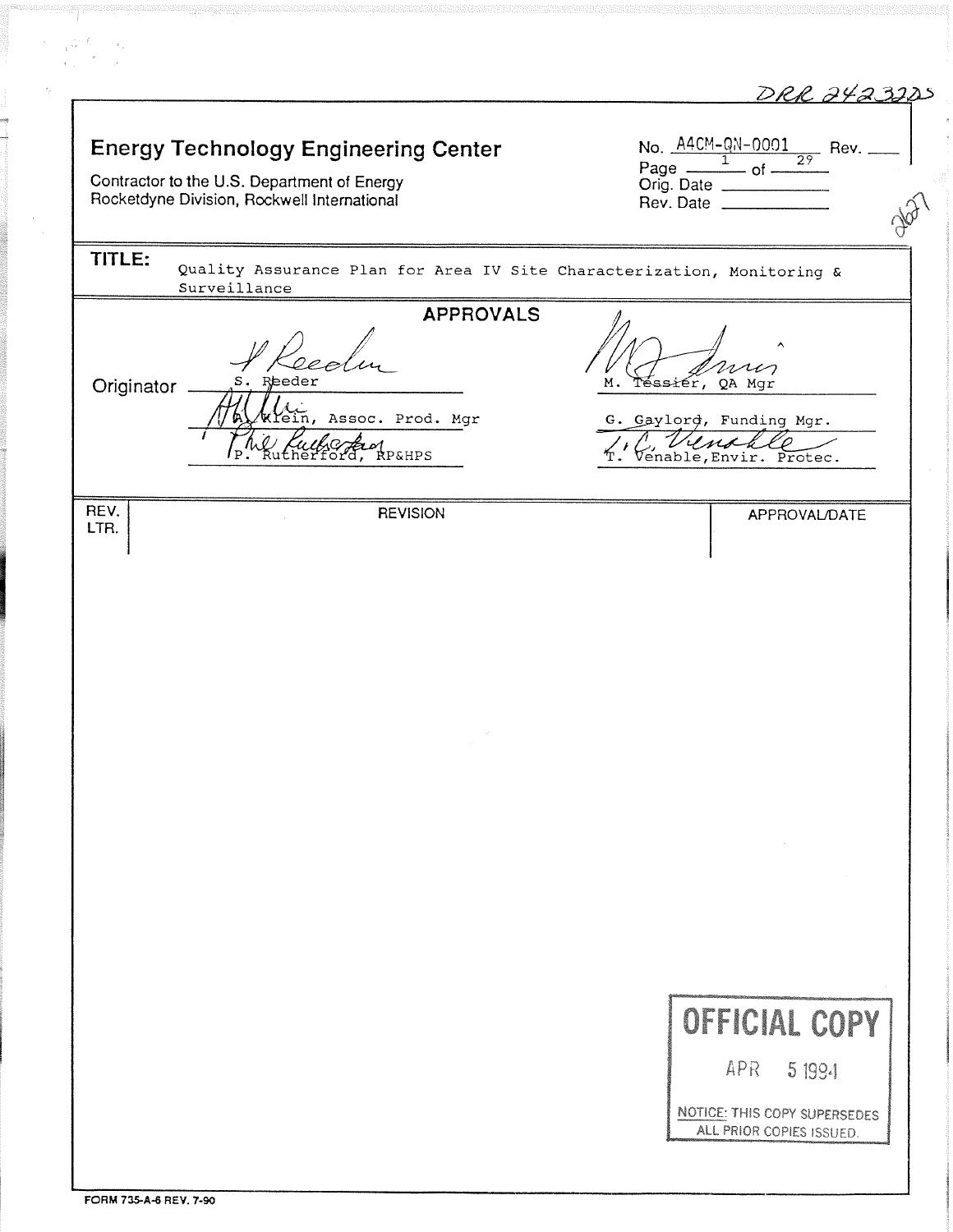A4CM-QN-0001 Page 2  $02 - 14 - 94$ 

# **CONTENTS**

 $\label{eq:2.1} \begin{split} \mathcal{F}^{\text{max}}_{\text{max}}&=\frac{1}{\sqrt{2\pi}}\left|\frac{\partial \mathcal{F}}{\partial \mathcal{F}}\right|_{\text{max}}\\ &\mathcal{F}^{\text{max}}_{\text{max}}&=\frac{1}{2\pi}\left|\frac{\partial \mathcal{F}}{\partial \mathcal{F}}\right|_{\text{max}}. \end{split}$ 

 $\epsilon_{\rm c}$  .

 $\frac{1}{2}$ 

 $\epsilon$ 

| 1.0 |      |                                                         | 4              |
|-----|------|---------------------------------------------------------|----------------|
| 2.0 |      |                                                         | 4              |
| 3.0 |      |                                                         | 5              |
| 4.0 |      |                                                         | 6              |
|     | 4.1  |                                                         | 6              |
|     | 4.2  | QA Functions & Responsibilities                         | 6              |
|     | 4.3  | Design Control - Not Applicable                         |                |
|     | 4.4  | Procurement Document Control.                           | $\overline{7}$ |
|     | 4.5  | Instructions, Procedures, and Drawings.                 | 8              |
|     | 4.6  |                                                         | 8              |
|     | 4.7  | Control of Purchased Materials, Equipment and Services. | 8              |
|     | 4.8  | Identification and Control of Hazardous Waste Materials | 9              |
|     | 4.9  | Control of Special Processes.                           | 9              |
|     | 4.10 |                                                         | 9              |
|     | 4.11 | Test Control - Not Applicable                           |                |
|     | 4.12 | Control of Measuring and Test Equipment                 | 9              |
|     | 4.13 | Handling, Storage, and Shipping                         | 9              |
|     | 4.14 | Inspection, Test, and Operating Status.                 | 10             |
|     | 4.15 | Control of Nonconforming Items.                         | 11             |
|     | 4.16 |                                                         | 10             |
|     | 4.17 | Quality Assurance Records                               | 11             |
|     | 4.18 |                                                         | 11             |

### APPENDICES

| I.  | Applicable NQA-1 Criterion/ETEC Implementing Procedures and                                                                                                                     |     |
|-----|---------------------------------------------------------------------------------------------------------------------------------------------------------------------------------|-----|
|     | Applicable Rocketdyne Operating Policies (ROP), Environmental<br>Control Procedures, Health, Safety and Environment<br>Procedures and Advanced Power Programs Quality Assurance |     |
|     |                                                                                                                                                                                 | 13. |
| II. | Separate List of Rocketdyne Operating Policies and Supporting<br>Organizational Procedure - Applicable to the Program.                                                          | 24  |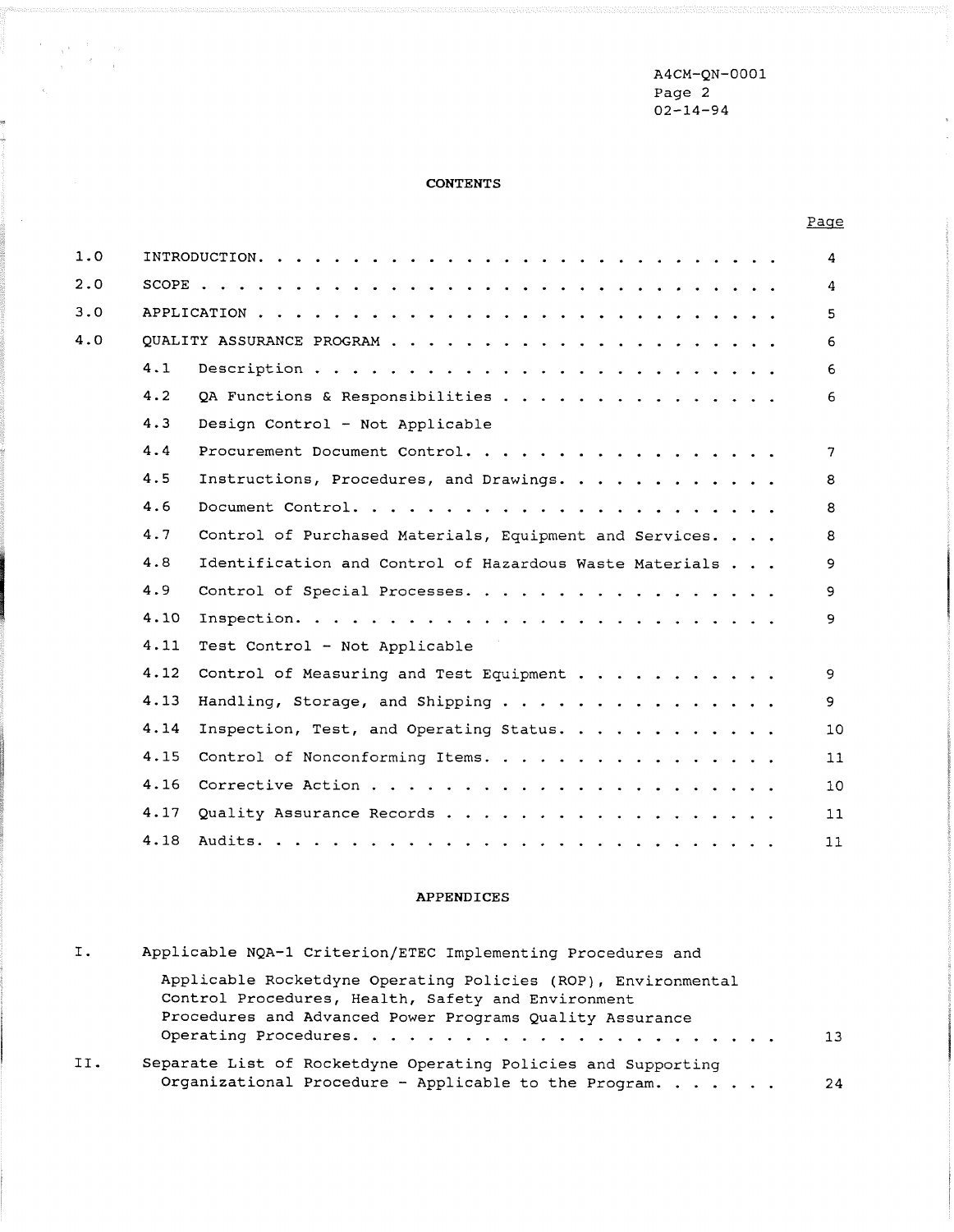**A4CM-QN-0001 Page 3 02-14-94** 

 $\bar{\pi}$ 

# $\tt{FIGURES}$

 $\bar{z}$ 

 $\begin{array}{ccccc} \mathbf{Y} & & & \mathbf{Y} & & \mathbf{Y} \\ & & & \mathbf{X} & & \mathbf{Y} \\ & & & \mathbf{X} & & \mathbf{X} \\ & & & \mathbf{X} & & \mathbf{X} \\ & & & \mathbf{X} & & \mathbf{X} \end{array}$ 

 $\epsilon_{\rm c}$  .

-2

ę

 $\sim$ 

| $\mathbf{1}$ |                                                        | 28 |
|--------------|--------------------------------------------------------|----|
|              | Quality Assurance and Training Organizational Chart 29 |    |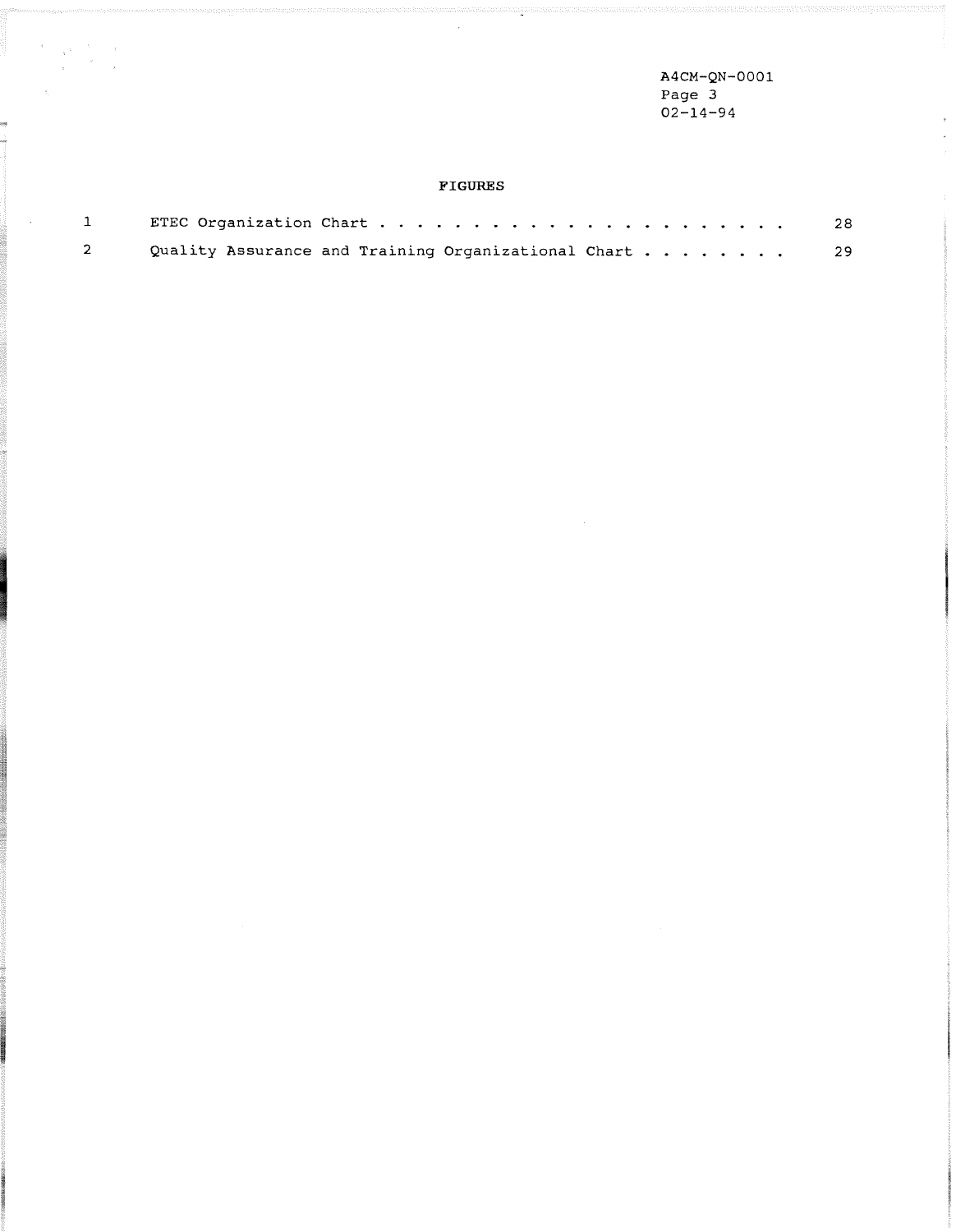A4CM-QN-0001 Page 4 02-14-94

#### $1.$ INTRODUCTION

The quality assurance plan is defined in Quality Assurance Department Directive 9 (QADD-9). This plan is consistent with the ten quality criteria of DOE Order 5700.6C and has been approved by DOE. The plan identifies ETEC procedures used to assure compliance with applicable requirements of ASME NQA-1.

#### $2.$ SCOPE

This plan augments the ETEC Quality Assurance Program Plan and defines the quality assurance program for validation that the collection, analysis and evaluation of radiological and chemical data for area IV site characterization and monitoring is defensible by objective evidence for purposes of regulatory compliance or safety. Elements of ASME NQA-1 applicable to this activity are defined herein.

- $2.1$ Section 3.0 describes criteria to be considered in the application of the requirements of this plan.
- $2.2$ Section 4.0 describes the quality assurance program which addresses the requirements of ASME NQA-1, "Quality Assurance Program Requirements," and is to be applied as applicable for the packaging and preparations for shipment of hazardous waste for subsequent transport to offsite waste disposal facilities.
	- NOTE: The second and third digits of Section 4.0 paragraph numbers correspond to each applicable section of NQA-1 (1 through 18).
- $2.3$ Appendix I addresses the applicable requirements of ASME NQA-1 (1989) and corresponding ETEC Procedures, Rocketdyne Operating Policies (ROP), Advanced Power Programs (APP) Quality Assurance Operating Procedures and other supporting organizational procedures which address and implement quality assurance program criteria.
- $2.4$ Appendix I1 lists separately the Rocketdyne Operating Policies (ROP), and supporting organizational procedures applicable to this program.
- $2.5$ Engineering Documents Controlling Sampling, Survey, and Analysis
	- a) Area IV Radiological Characterization Plan A4CM-AN-0003
	- b) Area IV Environmental Monitoring Program Plan ER-AN-0006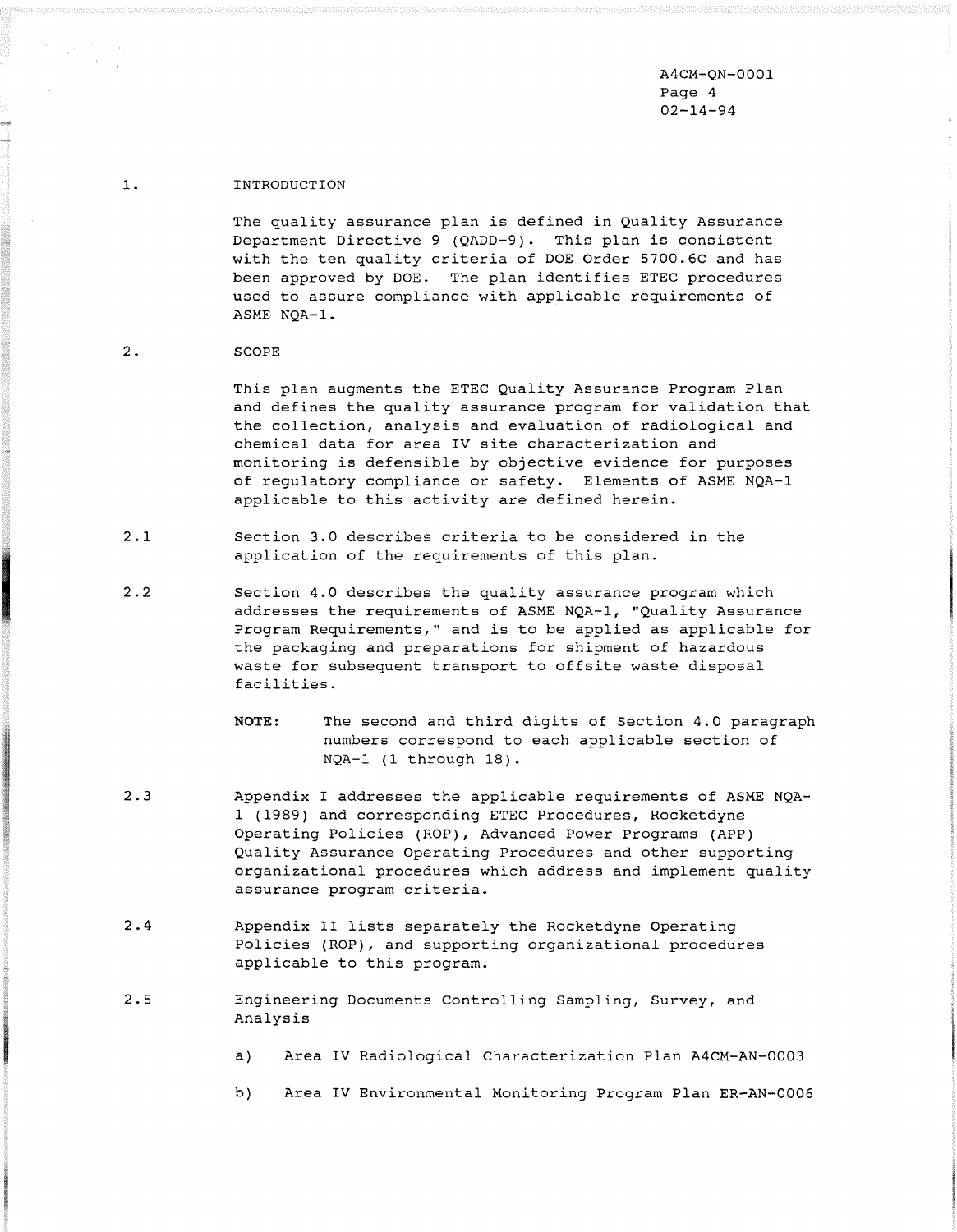A4CM-QN-0001 Page 5 02-14-94

- c) Methods and Procedures for Radiological Monitoring, N0010P000033
- d) Training Program for Radiation Protection and Health Physics (RP&HP) Personnel, N0010P000032
- e) SSFL Analytical Chemistry Quality Assurance Manuals
- f) Rocketdyne Chemistry Lab Procedures
- 3. APPLICATION
- 3.1 Application of the requirements of this plan to specific activities is based upon consideration of the following:
	- a) The need for controls of equipment/materials, and/or processing affecting an item.
	- b) The degree to which compliance to requirements can be verified/demonstrated by inspection, test, or **surveillance/monitoring.**
- 3.2 Quality requirements relative to procured materials/services shall be delineated in the procurement document. Supplier/ subcontractor quality assurance system/program shall be capable to provide controls to comply with Rocketdyne/DOE imposed requirements.

#### 4. QUALITY ASSURANCE PROGRAM

4.1 The quality assurance program described herein addresses the requirements of Rockwell International policy, Rocketdyne Division policies and procedures, Department of Energy Quality Assurance requirements, and ASME NQA-1 basic criteria.

> Activities affecting quality and responsibilities for assuring quality of performance relative to sample collecting, processing, packaging, and preparations for transport to the designated radiological/analytical laboratory site are conducted by the following organizations:

- a) ETEC Engineering
- b) Transportation Hazardous Material Transportation and Distribution Management (Internal Trucking and Transportation Department)
- c) Radiation Protection & Health Physics Service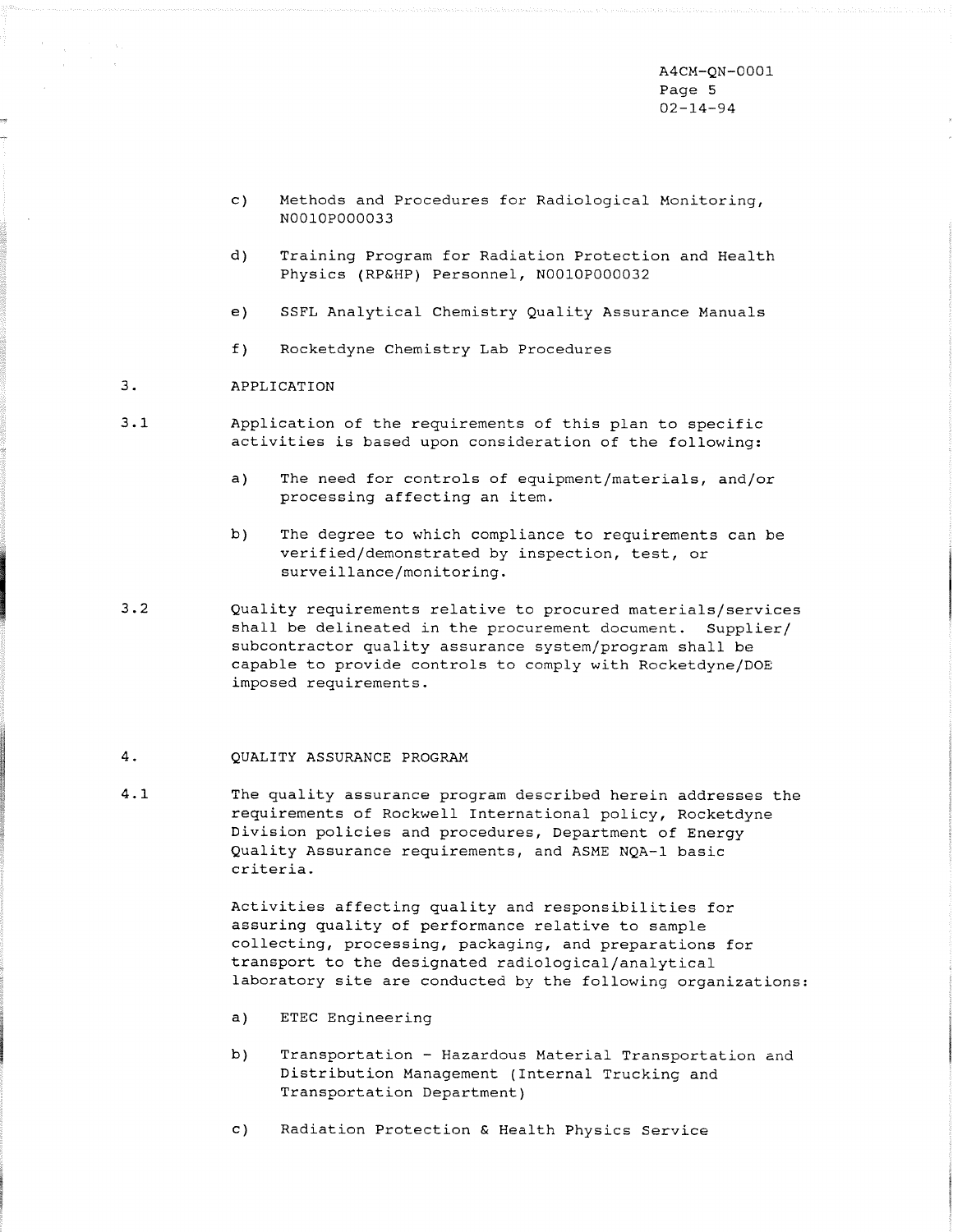A4CM-QN-0001 Page 6 02-14-94

- d) ETEC Operations General Programs
- e) Health, Safety and Fire Protection
- f) Environmental Protection
- g) ETEC Quality Assurance and Training Department
- h) Advanced Power Programs Assurance Department
- i) SSFL Analytical Chemistry

Functions and responsibilities of these organizations shall include planning, controlling, auditing, inspection verification, surveillance, material review of nonconformances and corrective actions, data recording and quality records accumulation.

ETEC Organizational Functions:

The ETEC organizational structure is shown in Figure 1. The quality organizational structure is shown in Figure 2.

#### $4.2$ QA Functions and Responsibilities

- $4.2.1$ Assurance shall be achieved as follows:
	- a) Provide resources for the accomplishment of identified quality assuring functions and responsibilities.
	- b) Provide written procedures and instructions for accomplishment of assigned tasks.
	- C) Provide necessary training of personnel in policy, procedures, regulations and instructions.
	- d) Assure effective execution to the requirements of the QA plan through independent QA oversight.
- $4.2.2$ Quality Assurance requirements applicable to subcontractor/ supplier shall be communicated through procurement documents. The requesting organization shall communicate through the Rocketdyne Purchasing with the subcontractor/ supplier as necessary to provide a timely resolution of quality related matters.
- $4.2.3$ A listing of procedures cross referenced to each applicsble criterion of ASME NQA-1 is delineated in Appendix I.
- $4.2.4$ The safety requirements applicable to the methods and activities utilized in the packaging and transport of samples shall be defined in applicable engineering documents.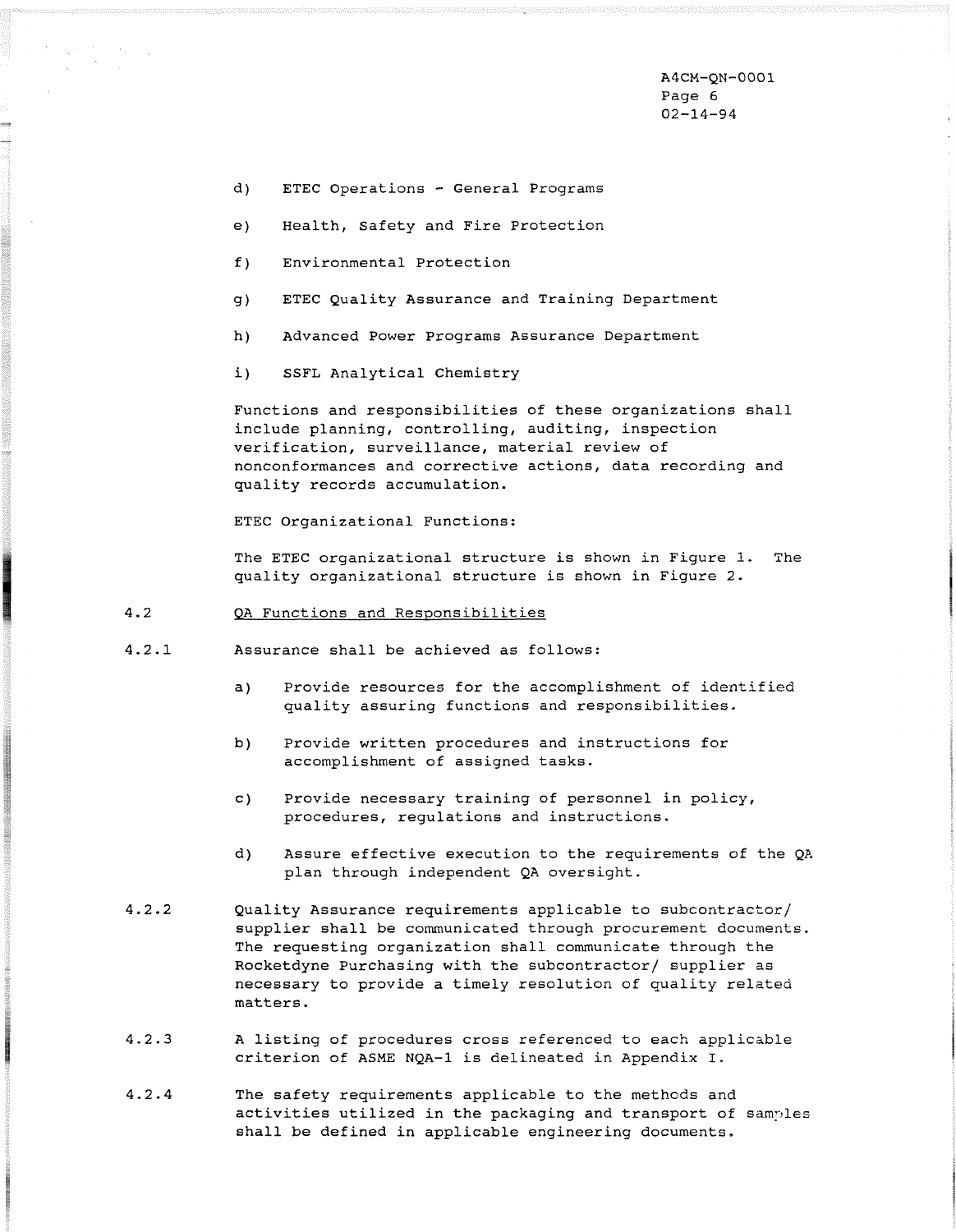A4CM-QN-0001 Page 7 02-14-94

- $4.2.5$
- An indoctrination and training program shall be established to assure that:
	- a) Personnel responsible for performing quality-affecting activities are instructed as to the purpose, scope, and implementation of the quality-related manuals, instructions, procedures, and this plan.
	- b) Personnel performing quality-affecting activities are indoctrinated, trained and, as required, are qualified in the principles and techniques of the activity being performed.
	- c) The scope, objective, and method of implementing the indoctrination and training program are documented.
	- d) Proficiency of personnel performing quality-affecting activities is maintained.
- $4.2.6$ Activities affecting quality shall be performed in accordance with specified procedures which delineate equipment, environmental conditions, and other applicable prerequisites.
- $4.3$ Design Control - Not Applicable
- $4.4$ Procurement Document Control
- $4.4.1$ The ETEC procedures manual delineates the sequence of actions to be accomplished in the preparation, review, approval, and control of procurement documents. APP support organizations shall control procurements in accordance with the APP QA manual.
- $4.4.2$ A review and concurrence of the adequacy of quality requirements stated in procurement documents shall be performed by ETEC Quality Assurance Engineering personnel. This review shall verify that quality requirements are correctly stated, inspectable, and controllable; there are adequate acceptance and rejection criteria; and the procurement document has been prepared, reviewed, and approved in accordance with QA program requirements.
- $4.4.3$ Procurement documents shall stipulate the procuring agency's right to access to supplier's facilities and records for inspection and audit.
- $4.4.4$ Changes to procurement documents shall be subject to the same review and approval by Quality Assurance as the original document.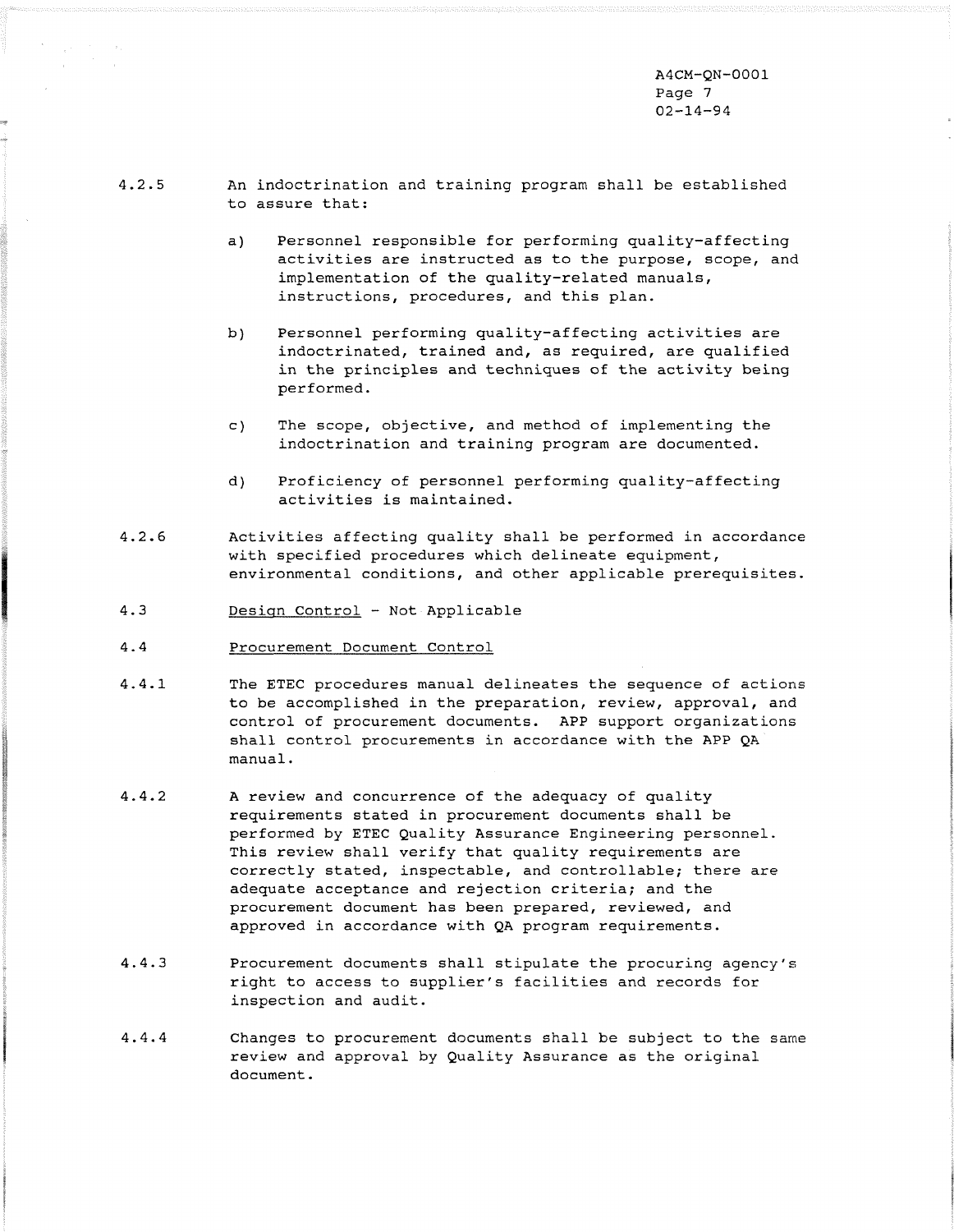A4CM-QN-0001 Page 8 02-14-94

#### $4.5 -$ Instructions and Procedures

- $4.5.1$ Activities affecting quality shall be prescribed and accomplished in accordance with documented instructions or procedures.
- $4.5.2$ The ETEC Procedures Manual provides requirements for the preparation, review, approval, and control of instructions and procedures. APP procedures shall be prepared and approved in accordance with requirements established in the APP QA manual.
- $4.6$ Document Control
- $4.6.1$ The review, approval, issuance, change and control of documents shall be in accordance with established procedures i.e., ETEC procedures manual/APP QA manual.
- $4.7$ Control of Purchased Materials, Equipment, and Services
- $4.7.1$ When required, and prior to award of a purchase order/ contract, the capability of the potential supplier to provide acceptable quality services and/or products shall be evaluated by Quality Assurance.
- $4.7.2$ Evaluation of suppliers shall be based on one or more of the following:
	- a) The supplier's capability to comply with the elements of QA contract requirements that are applicable to the type of material, equipment, or service being procured.
	- b) A review of previous records and performance of supplier's who have provided similar articles or services of the type being procured.
	- c) A survey of the supplier's facilities and QA program to determine his capability to supply a product which meets the design, manufacturing, and quality requirements.
- $4.7.3$ The results of supplier evaluations shall be documented and controlled by the Quality Assurance group and distributed to the management of involved functions.
- $4.7.4$ Surveillance of suppliers during fabrication, inspection, testing, and shipment of materials, equipment, and components shall be planned and performed in accordance with written procedures to assure conformance to the purchase order requirements.
- $4.7.5$ The effectiveness of the control of quality by suppliers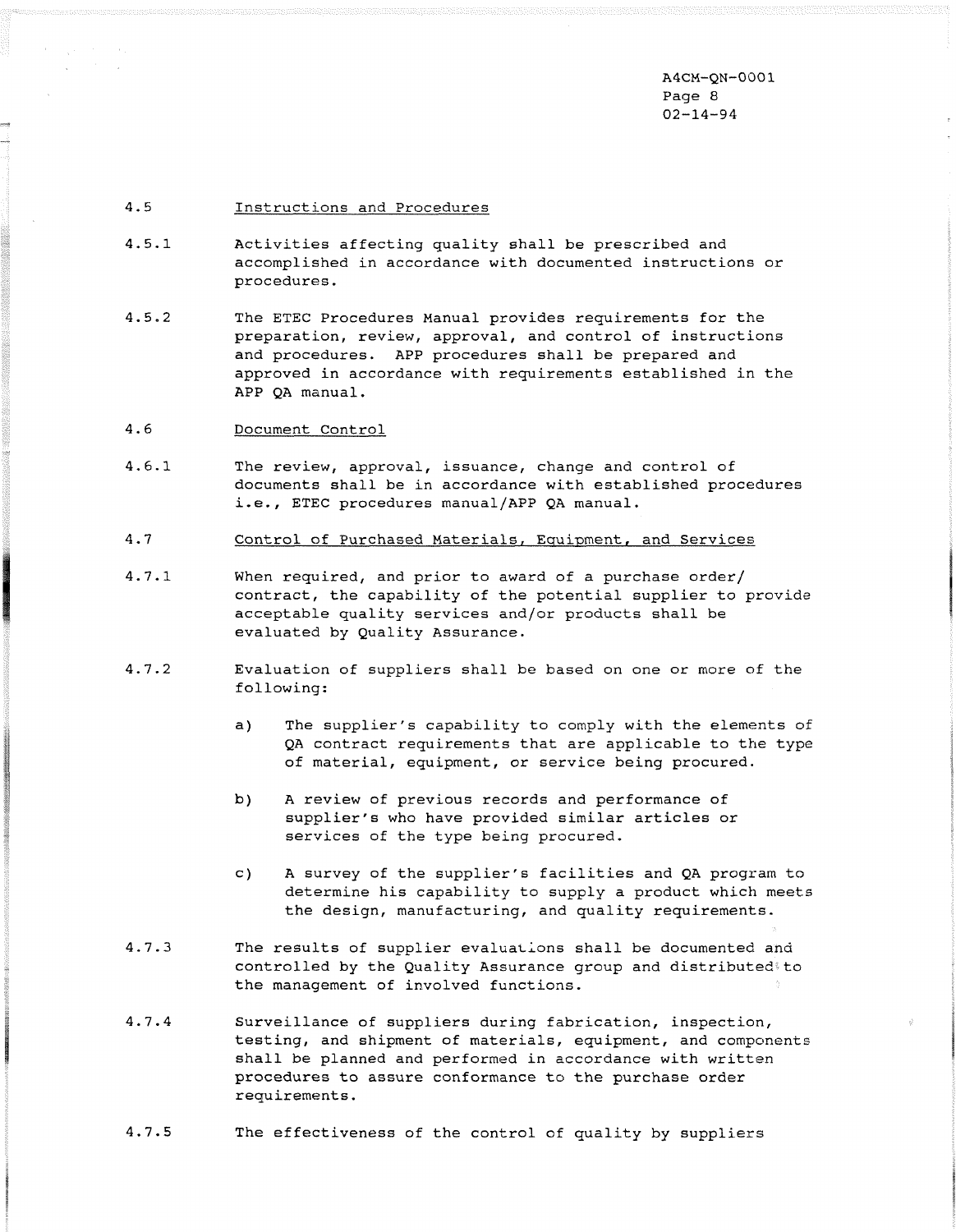A4CM-QN-0001 Page 9 02-14-94

shall be assessed through audits, surveillance, and the reporting of noncompliances.

- $4.8$ Identification and Control of Materials and Items
- $4.8.1$ Procedures shall be established to identify and control hazardous sample materials.
- $4.8.2$ The identification requirements shall be determined as specified in the Procedures and Instructions.
- $4.8.3$ Process control and inspection procedures shall specify that identification be maintained on the item and on associated records traceable to the item.
- 4.9 Control of Special Processes
- $4.9.1$ Special processes used for analysis of sample materials shall be controlled in accordance with approved procedures.
- $4.9.2$ Procedures, equipment, and personnel controlling special processes shall be qualified in accordance with applicable codes, standards, and specifications.
- $4.9.3$ Special processes performed by qualified personnel and accomplished in accordance with written process sheets or equivalent shall have recorded evidence of verification.
- $4.9.4$ Qualification records of procedures, equipment, and personnel associated with special processes shall be established, filed, and maintained. The technical and skills development function shall maintain the records associated with inspectors, and other special processes and operators.
- 4.10 **Inspection**
- 4.10.1 Procedures prepared for control of special processes may have QA hold points to verify adherence to procedural requirements of the method of sampling, sample quantity and identification.
- 4.11 Test Control Not Applicable
- 4.12 Control of Measurinq and Test Equipment
- 4.12.1 Control of measuring and test equipment shall be in accordance with ETEC Procedure 6-06. Procedures established by Radiation Protection and Health Physics Services (RP&HPS) and Nuclear Operations shall be in accordance with the requirements established in the APP QA manual. SSFL Analytical Chemiskry shall meet the requirements established in SSFL Analytical Chemistry Quality Assurance Manuals.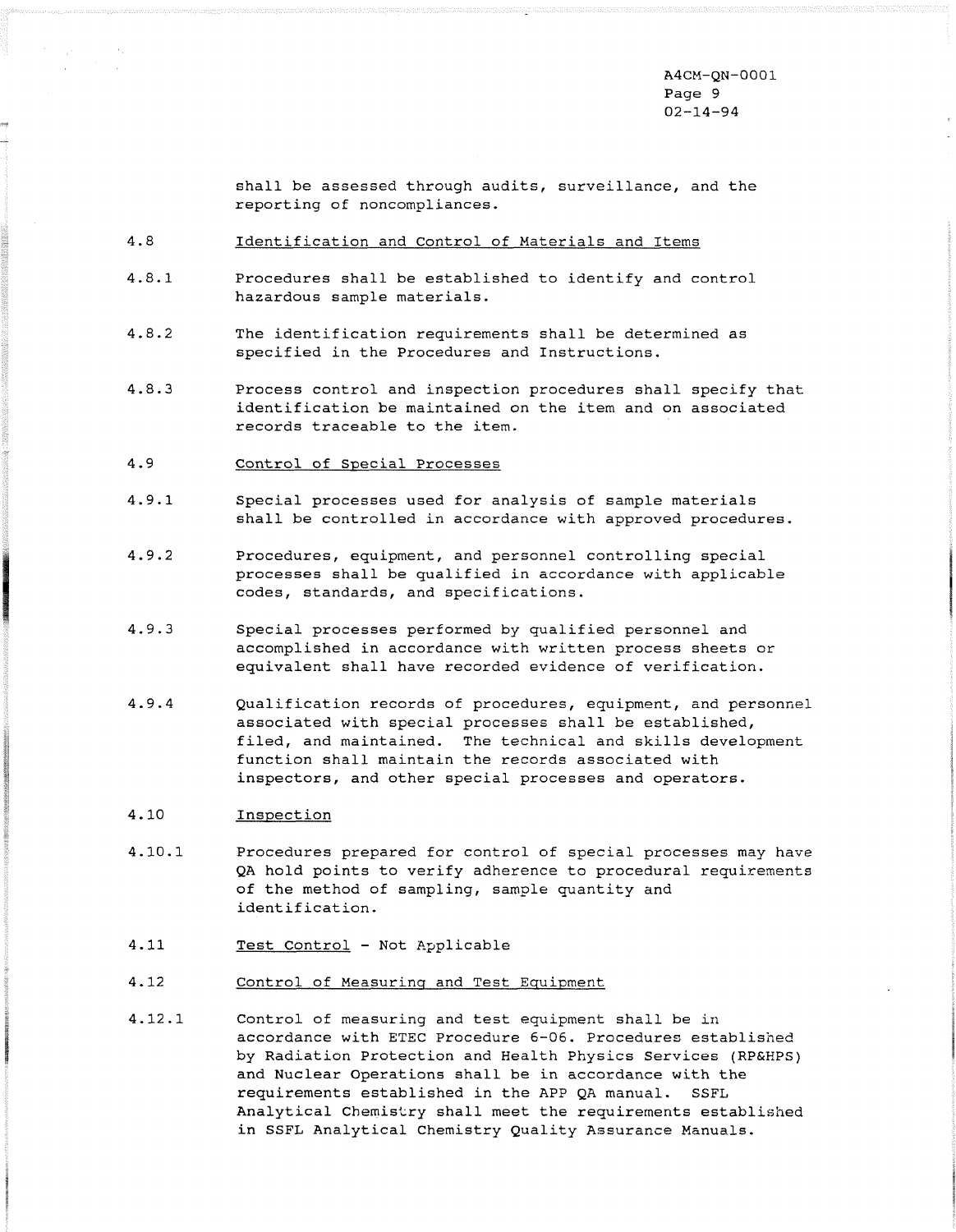A4CM-QN-0001 Page 10 02-14-94

#### $4.13$ Handlinq, Storaqe, and Shippinq

- $4.13.1$ Special handling, preservation, storage, cleaning, packaging, and shipping requirements shall be established and accomplished in accordance with predetermined work instructions.
- 4.14 Inspection, Test, and Operating Status
- $4.14.1$ Identification of sample material containers shall be in accordance with ETEC Approved Instructions or Procedures.

The identification of all sample containers shall be maintained from the accumulation date throughout analysis and required storage time.

- $4.14.2$ The application and/or removal of inspection, stamps, and status indicators such as tags, markings, labels, and stamps shall be procedurally controlled.
- $4.14.3$ Required inspections, tests, or hold points shall be procedurally controlled under the cognizance of the QA organization.
- $4.14.4$ The status of nonconforming items shall be documented and identified .
- 4.15 Control of Nonconforming Items
- $4.15.1$ The identification, documentation, segregation, review, and disposition of nonconforming items shall be controlled.
- $4.15.2$ The documentation shall identify the nonconforming item, describe the nonconformance, the disposition of the nonconformance and signature approvals of the disposition.
- $4.15.3$ Nonconforming items shall be segregated from acceptable items. and identified as discrepant until properly dispositioned,
- $4.15.4$ Nonconformance reports shall be periodically analyzed to determine quality trends, and the results reported to management for review and assessment.
- 4.16 Corrective Action
- $4.16.1$ Evaluation of conditions adverse to quality (such as nonconformances, failures, malfunctions, deficiencies, deviations, and defective material, processes and equipment) shall be performed in accordance with approved procedures to determine the need for corrective action.
- $4.16.2$ Corrective action shall be initiated following the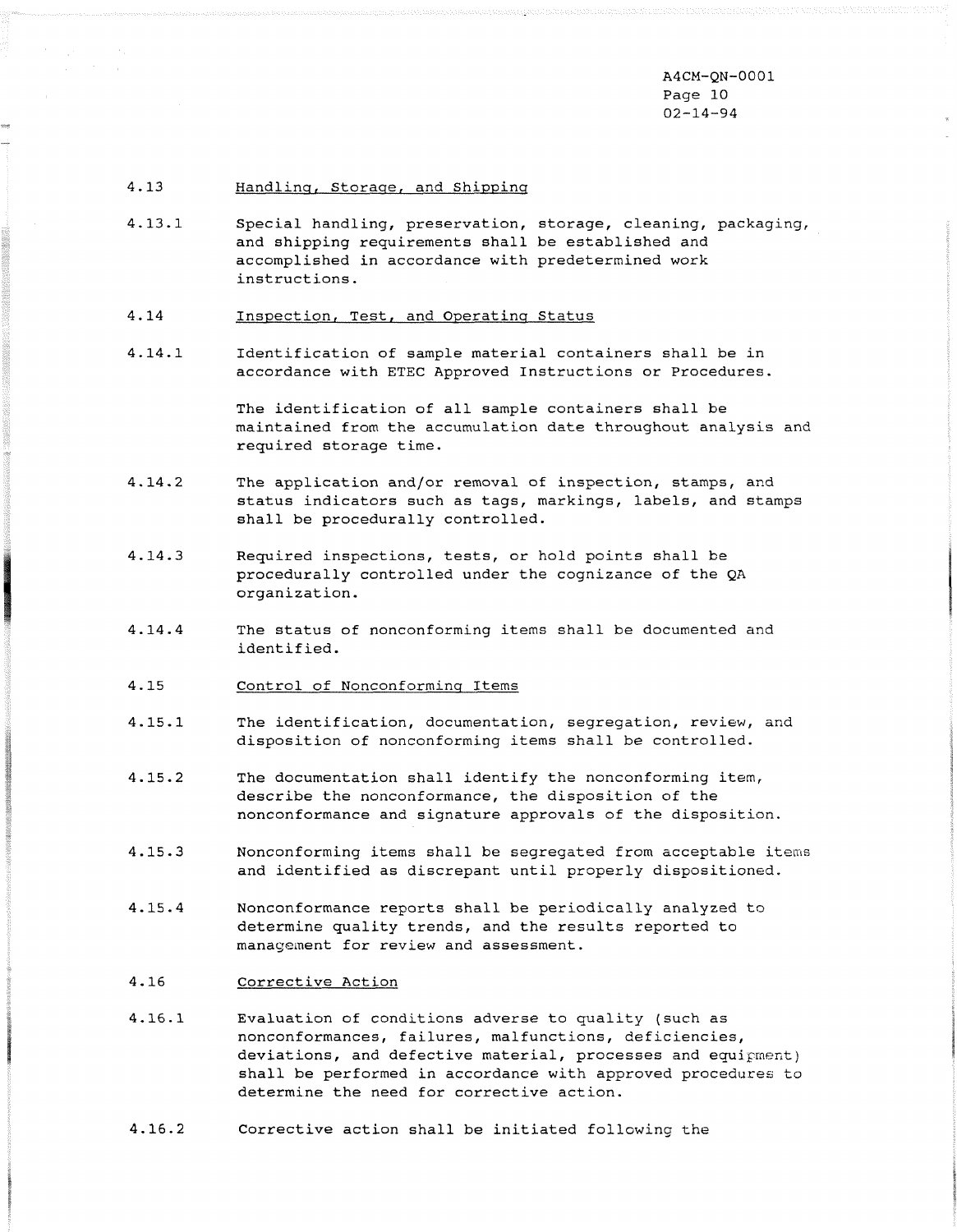A4CM-QN-0001 Page 11 02-14-94

determination of a condition adverse to quality to preclude recurrence.

- $4.16.3$ Follow-up reviews shall be conducted to verify proper implementation of corrective actions and to close out the corrective action documentation.
- $4.16.4$ Significant conditions adverse to quality, the cause of the conditions, and the corrective action taken shall be reported to cognizant levels of management for review and assessment.
- 4.17 gualitv Assurance Records
- $4.17.1$ Records shall be maintained to provide retrievable documentary evidence of compliance to requirements bearing upon the quality of items, services, and the activities affecting quality.
- $4.17.2$ QA records shall include operating logs; results of reviews, inspections, tests audits, and material analyses; monitoring of work performance; qualification of personnel, procedures, and equipment; and other documentation such as specifications, procurement documents, calibration procedures, and reports; nonconformance reports; and corrective action reports.
- $4.17.3$ Requirements and responsibilities for record transmittals, retention (such as duration, location, fire protection, and assigned responsibilities) and maintenance subsequent to completion of work shall be consistent with applicable codes, standards, and procurement documents.
- $4.17.4$ Record storage facilities shall be constructed, located, and secured to prevent destruction of the records by fire, flooding, theft, and deterioration or damage by environmental or physical conditions.

#### 4.18 Audits

- $4.18.1$ Audits shall be performed to pre-established written audit plans and checklists and conducted by trained personnel in accordance with established quality assurance procedures. Knowledgeable personnel, not having direct responsibilities in the areas being audited, shall be utilized in performance of audits.
- $4.18.2$ Audit results shall be documented and reviewed with management having responsibility in the area audited.
- $4.18.3$ Responsible management are to take the necessary actions to correct the deficiencies revealed by the audit.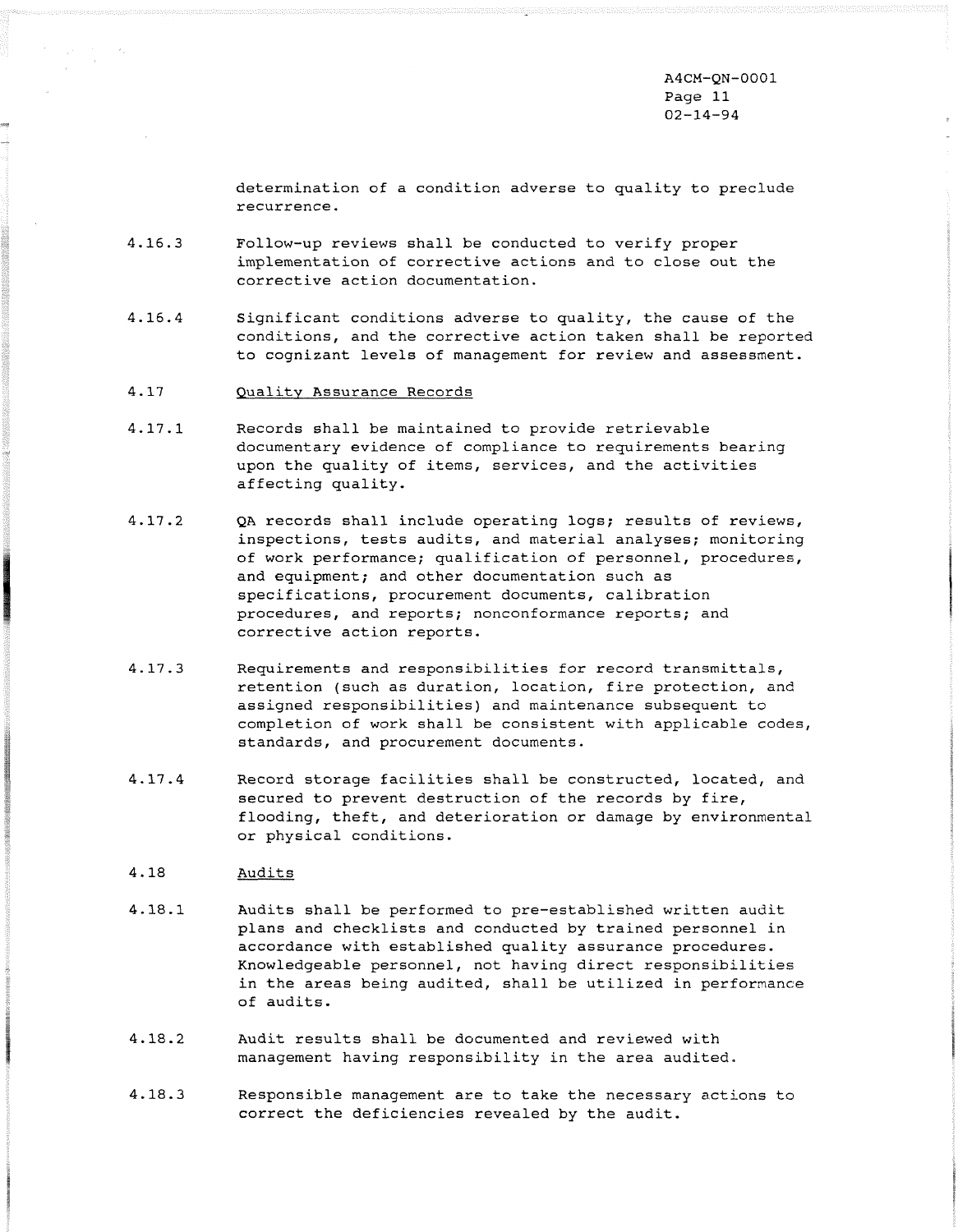**A4CM-QN-0001**  Page 12 **02-14-94** 

- 4.18.4 Audits will include an objective evaluation of qualityrelated practices, procedures, and instructions and the effectiveness of implementation.
- $4.18.5$ Audits will include the objective evaluation of work areas, activities, processes, and items, and the review of documents and records.
- $4.18.6$ Audits to assure that procedures and activities are meaningful and comply with the overall QA program shall be performed by Quality Assurance to provide a comprehensive, independent verification and evaluation of quality-related procedures and activities.
- $4.18.7$ Audits shall be regularly scheduled on the basis of the status and safety importance of the activities being performed.
- 4.18.8 Audit data shall be analyzed and the reports, which indicated quality trends and the effectiveness of the **QA** program, are reported to management for review and assessment.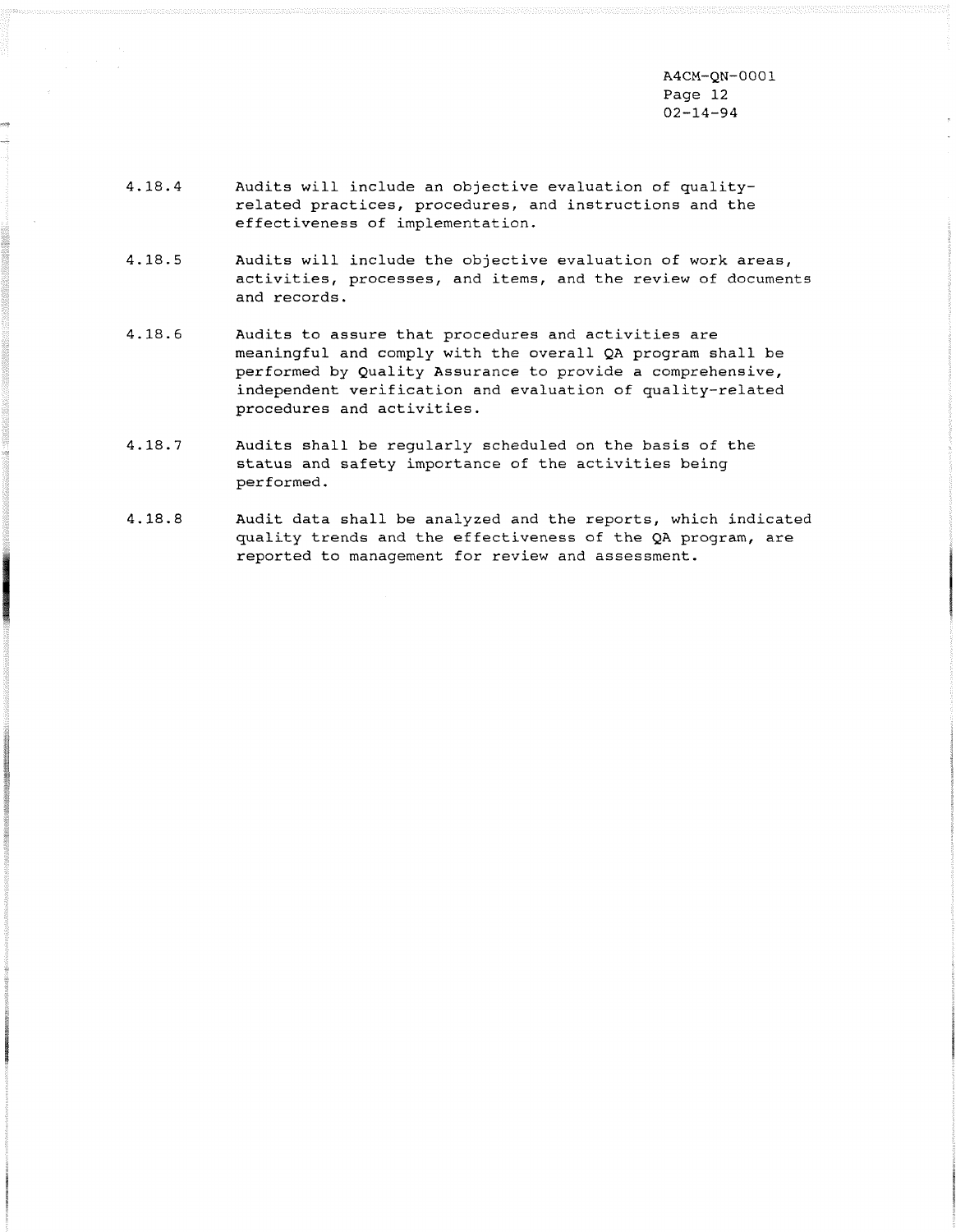A4CM-QN-0001 Page 13 02-14-94

# APPENDIX I

 $\label{eq:2.1} \begin{split} \mathcal{F}^{(1)}_{\text{max}}(\mathbf{x}^{\text{max}}_{\text{max}},\mathbf{y}) = \mathcal{F}^{(1)}_{\text{max}} \\ \mathcal{F}^{(1)}_{\text{max}}(\mathbf{x}^{\text{max}}_{\text{max}},\mathbf{y}^{\text{max}}_{\text{max}}), \end{split}$ 

**SUBJECTS** 

| ASME NQA-1 REQUIREMENTS               |           | IMPLEMENTING DOCUMENTS                                                                            |
|---------------------------------------|-----------|---------------------------------------------------------------------------------------------------|
| BASIC 1. Organization                 |           | ETEC Procedures Manual                                                                            |
|                                       | $A-500$   | Rocketdyne Operating<br>Policies and Procedures                                                   |
|                                       | $A - 577$ | Program Management                                                                                |
|                                       | Figure 1  | ETEC Organization Chart<br>(R.D.O.M.)                                                             |
|                                       | Figure 2  | QA Department Organization<br>Chart                                                               |
| BASIC 2. Quality Assurance Program    | $QADD$ #9 | Preparation and Maintenance<br>of the Quality Assurance<br>Program Index                          |
|                                       | $E-02$    | Hazard Communication Program                                                                      |
|                                       | N1.01     | Quality Assurance Department<br>Functions                                                         |
|                                       | N1.05     | Qualification of Audit<br>Personnel                                                               |
|                                       | N1.24     | Training and Indoctrination                                                                       |
| BASIC 3. Design Control               |           | NOT APPLICABLE                                                                                    |
| BASIC 4. Procurement Document Control | $3 - 04$  | Preparation and Control of<br>ETEC Procurement<br>Specifications                                  |
|                                       | $4 - 06$  | Preparation, Review,<br>Approval, and Control of<br>Purchase Requisitions                         |
|                                       | $4 - 08$  | Receiving, Inspection, and<br>Identification of Incoming<br>Inspectable Material and<br>Equipment |
|                                       | $G - 503$ | Procurement of Material and<br>Services                                                           |
|                                       | $G - 552$ | Procurement Policy                                                                                |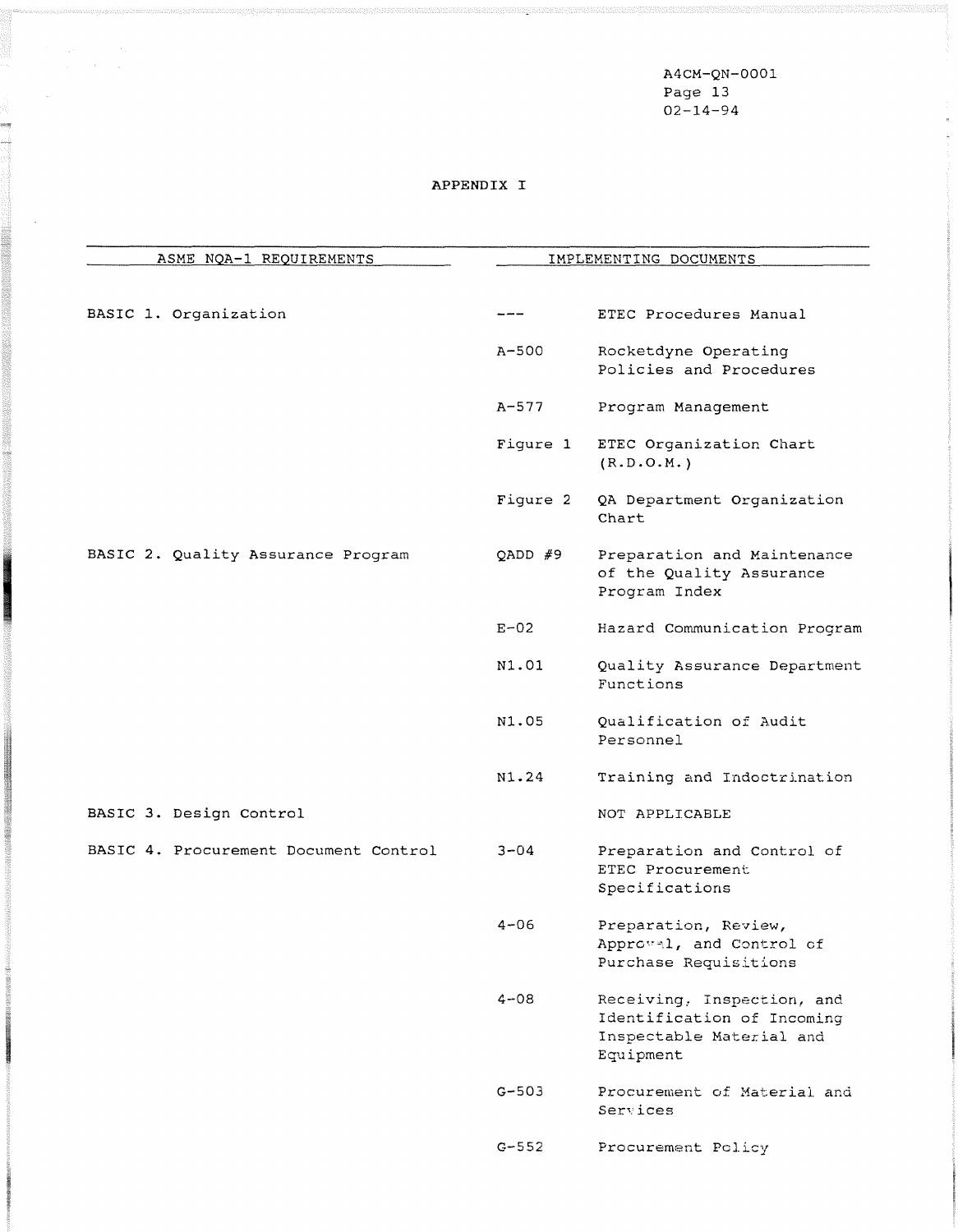A4CM-QN-0001 Page 14 02-14-94

| ASME NOA-1 REQUIREMENTS                            | IMPLEMENTING DOCUMENTS |                                                                                    |
|----------------------------------------------------|------------------------|------------------------------------------------------------------------------------|
|                                                    | $G - 552$              | Procurement Policy                                                                 |
|                                                    | N4.00                  | Procurement Documents                                                              |
|                                                    | QADD $#12$             | Source Inspection/<br>Surveillance                                                 |
|                                                    | QADD $#22$             | Quality Assurance<br>Engineering Work Description                                  |
| BASIC 5. Instructions, Procedures,<br>and Drawings | $1 - 01$               | Content, Preparation, and<br>Use ETEC Procedures and<br>Manuals                    |
|                                                    | $1 - 02$               | Training Programs                                                                  |
|                                                    | $1 - 04$               | Correspondence & Commitment<br>Control System                                      |
|                                                    | $1 - 15$               | ETEC Quality Assurance<br>Audits                                                   |
|                                                    | $2 - 16$               | Retention, Documentation, &<br>Control of Project Records                          |
|                                                    | $2 - 20$               | Control of Nonconforming<br>Items                                                  |
|                                                    | $2 - 24$               | Utilization of Rocketdyne<br>Machine Shop for ETEC<br>Construction & Modifications |
|                                                    | $2 - 43$               | Corrective Action Request                                                          |
|                                                    | $3 - 04$               | Preparation and Control of<br>ETEC Procurement<br>Specifications                   |
|                                                    | $4 - 10$               | Supplier Corrective Action<br>Request                                              |
|                                                    | $6 - 03$               | Preparation and Control of<br>Test & Operating Procedures                          |
|                                                    | $6 - 08$               | Occurrence Report (UOR)                                                            |

 $\begin{aligned} \mathcal{F}_{\text{max}}(\mathbf{x}) & = \mathcal{F}_{\text{max}}(\mathbf{x}) \\ & = \mathcal{F}_{\text{max}}(\mathbf{x}) \\ & = \mathcal{F}_{\text{max}}(\mathbf{x}) \end{aligned}$ 

pog

**CONTRACTOR**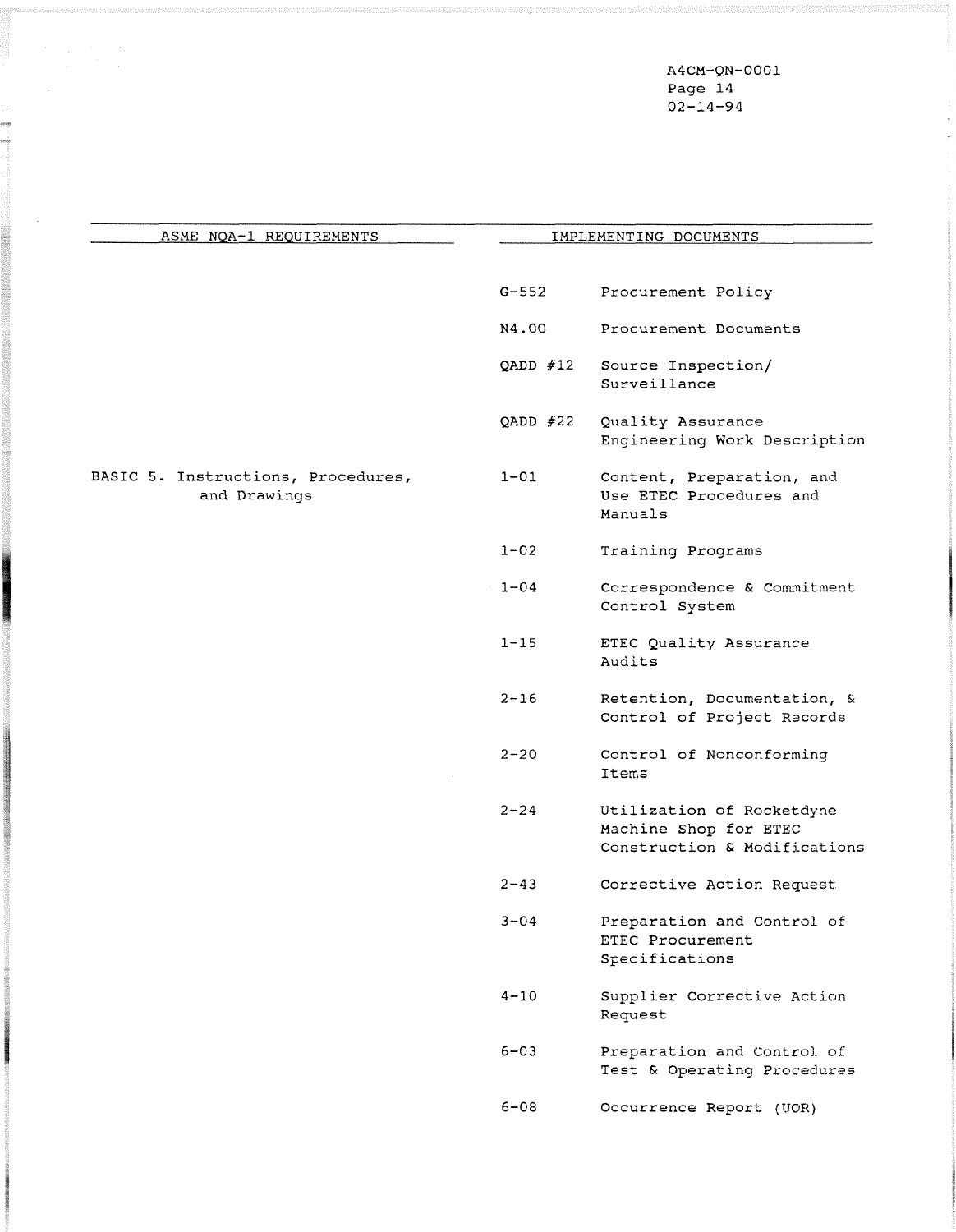A4CM-QN-0001 Page 15 02-14-94

 $\bar{z}$ 

| ASME NOA-1 REQUIREMENTS   |            | IMPLEMENTING DOCUMENTS                                                   |
|---------------------------|------------|--------------------------------------------------------------------------|
|                           |            |                                                                          |
|                           | $E-01$     | Hazardous Materials Program                                              |
|                           | $E-02$     | Hazard Communication Program                                             |
|                           | $E - 530$  | Human Resources Testing and<br>Job Demonstration                         |
|                           | EC 04.00   | Hazardous Waste Identifica-<br>tion and Characterization                 |
|                           | EC 04.10   | Hazardous Waste Management                                               |
|                           | EC 04.20   | Hazardous Waste Minimization                                             |
|                           | EC 04.40   | Waste Analysis Plan                                                      |
|                           | $F - 539$  | Certification or Licensing<br>of Employees                               |
|                           | $M - 500$  | Rocketdyne Safety Program                                                |
|                           | $M - 508$  | Special Safety Precautions<br>for Radiological Areas                     |
|                           | $M - 514$  | Hazardous Substances                                                     |
|                           | N1.21      | Quality Assurance Plans                                                  |
|                           | N1.22      | Quality Assurance Acceptance<br>Procedures                               |
|                           | N13.13     | Engineering Work Request                                                 |
|                           | QADD $#9$  | Preparation and Maintenance<br>of the Quality Assurance<br>Program Index |
|                           | QADD $#22$ | Quality Assurance<br>Engineering Work Description                        |
| BASIC 6. Document Control | $2 - 13$   | ETEC Document Release                                                    |
|                           | $2 - 14$   | Recording & Control of Non-<br>ETEC-Originated Documents                 |

 $\label{eq:2.1} \begin{split} \mathcal{F}^{(1)}_{\text{max}}(\mathbf{x}) = \frac{1}{2\pi\sqrt{2}} \mathcal{F}^{(1)}_{\text{max}}(\mathbf{x}) \end{split}$ 

j.

**REAL PROPERTY** 

2-15 Technical Document Change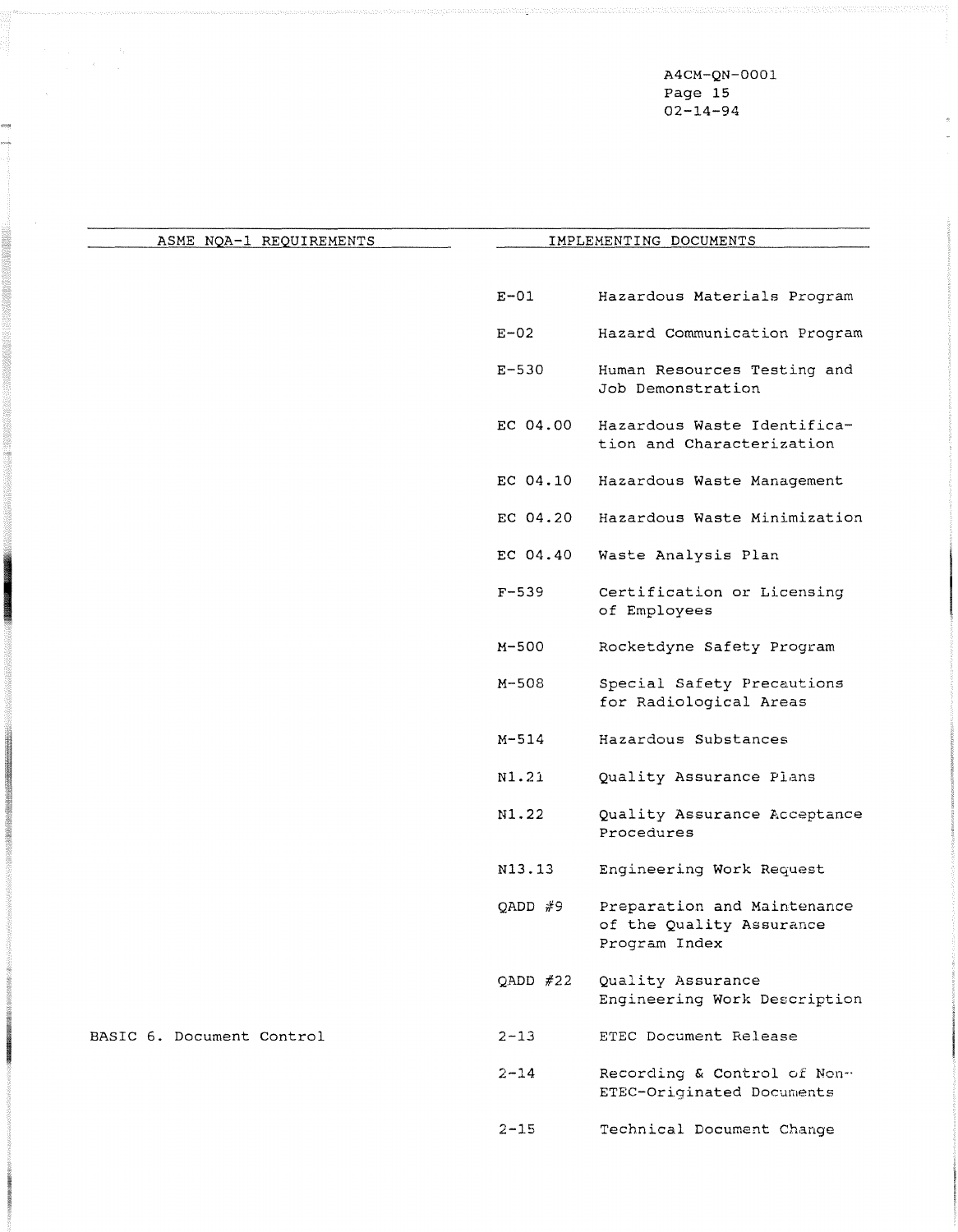A4CM-QN-0001 Page 16 02-14-94

 $\frac{1}{2}$ 

| ASME NQA-1 REQUIREMENTS                             | IMPLEMENTING DOCUMENTS |                                                                                      |
|-----------------------------------------------------|------------------------|--------------------------------------------------------------------------------------|
|                                                     |                        | Control                                                                              |
|                                                     | $2 - 16$               | Retention, Documentation, &<br>Control of Project Records                            |
|                                                     | $3 - 01$               | Document Number Assignment                                                           |
|                                                     | $3 - 03$               | Technical Reviews                                                                    |
|                                                     | N1.02                  | Quality Assurance Manual,<br>Procedures & Instructions                               |
|                                                     | N1.21                  | Quality Assurance Plans                                                              |
|                                                     | N1.22                  | Quality Assurance Acceptance<br>Procedures                                           |
|                                                     | N2.02                  | Document Review                                                                      |
|                                                     | QADD $#22$             | Quality Assurance<br>Engineering Work Description                                    |
| BASIC 7. Control of Purchased Items<br>and Services | $2 - 14$               | Recording & Control of Non-<br>ETEC-Originated Documents                             |
|                                                     | $2 - 20$               | Control of Nonconforming<br>Items                                                    |
|                                                     | $3 - 04$               | Preparation and Control of<br>ETEC Procurement<br>Specifications                     |
|                                                     | $4 - 06$               | Preparation, Review,<br>Approval, and Control of<br>Purchase Requisitions            |
|                                                     | $4 - 07$               | Evaluation and Approval of<br>Procurement Sources                                    |
|                                                     | $4 - 08$               | Receiving, Inspection, and<br>Identification of Incoming<br>New Material & Equipment |
|                                                     | $4 - 10$               | Supplier Corrective Action                                                           |

m

Request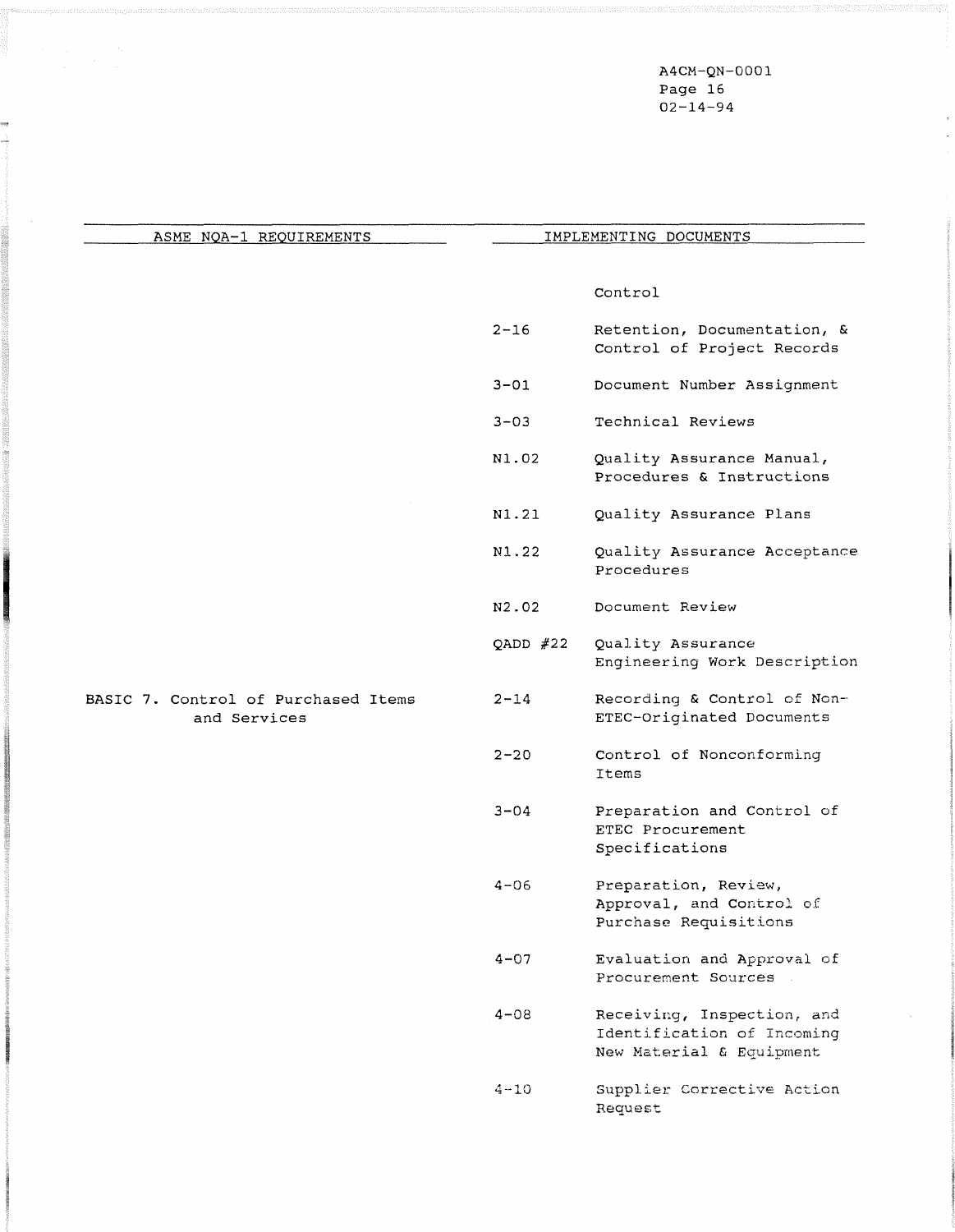A4CM-QN-0001 Page 17 02-14-94

| ASME NOA-1 REQUIREMENTS                       | IMPLEMENTING DOCUMENTS |                                                                                                   |
|-----------------------------------------------|------------------------|---------------------------------------------------------------------------------------------------|
|                                               | $G - 503$              | Procurement of Material and<br>Services                                                           |
|                                               | $G-552$                | Procurement Policy                                                                                |
|                                               | N4.00                  | Procurement Documents                                                                             |
|                                               | N4.01                  | Supplier Evaluation and<br>Approval                                                               |
|                                               | N4.02                  | Procurement Quality<br>Verification Instructions                                                  |
|                                               | N4.03                  | Source Quality Verification                                                                       |
|                                               | N4.04                  | Receiving Inspection                                                                              |
|                                               | QADD $#12$             | Source Inspection/<br>Surveillance                                                                |
|                                               | QADD $#22$             | Quality Assurance<br>Engineering Work Description                                                 |
|                                               | QADD $#23$             | Quality Assurance<br>Procurement Review and<br>Inspection Procedure<br>Requirements               |
| BASIC 8. Identification & Control<br>of Items | $2 - 14$               | Recording & Control of Non-<br>ETEC-Originated Documents                                          |
|                                               | $3 - 04$               | Preparation and Control of<br>ETEC Procurement<br>Specification                                   |
|                                               | $4 - 01$               | Storage and Control of<br>Material                                                                |
|                                               | $4 - 06$               | Preparation and Control of<br>Purchase Requisitions                                               |
|                                               | $4 - 08$               | Receiving, Inspection, and<br>Identification of Incoming<br>Inspectable Material and<br>Equipment |

 $\bar{a}$ 

 $\label{eq:2} \begin{split} \mathcal{F}^{(1)}_{\text{max}}&=\mathcal{F}^{(1)}_{\text{max}}\left(\mathcal{F}^{(1)}_{\text{max}}\right)\\ &\mathcal{F}^{(1)}_{\text{max}}\left(\mathcal{F}^{(1)}_{\text{max}}\right)\\ &\mathcal{F}^{(1)}_{\text{max}}&=\mathcal{F}^{(1)}_{\text{max}}\left(\mathcal{F}^{(1)}_{\text{max}}\right)\\ &\mathcal{F}^{(1)}_{\text{max}}&=\mathcal{F}^{(1)}_{\text{max}}\left(\mathcal{F}^{(1)}_{\text{max}}\right)\\ &\$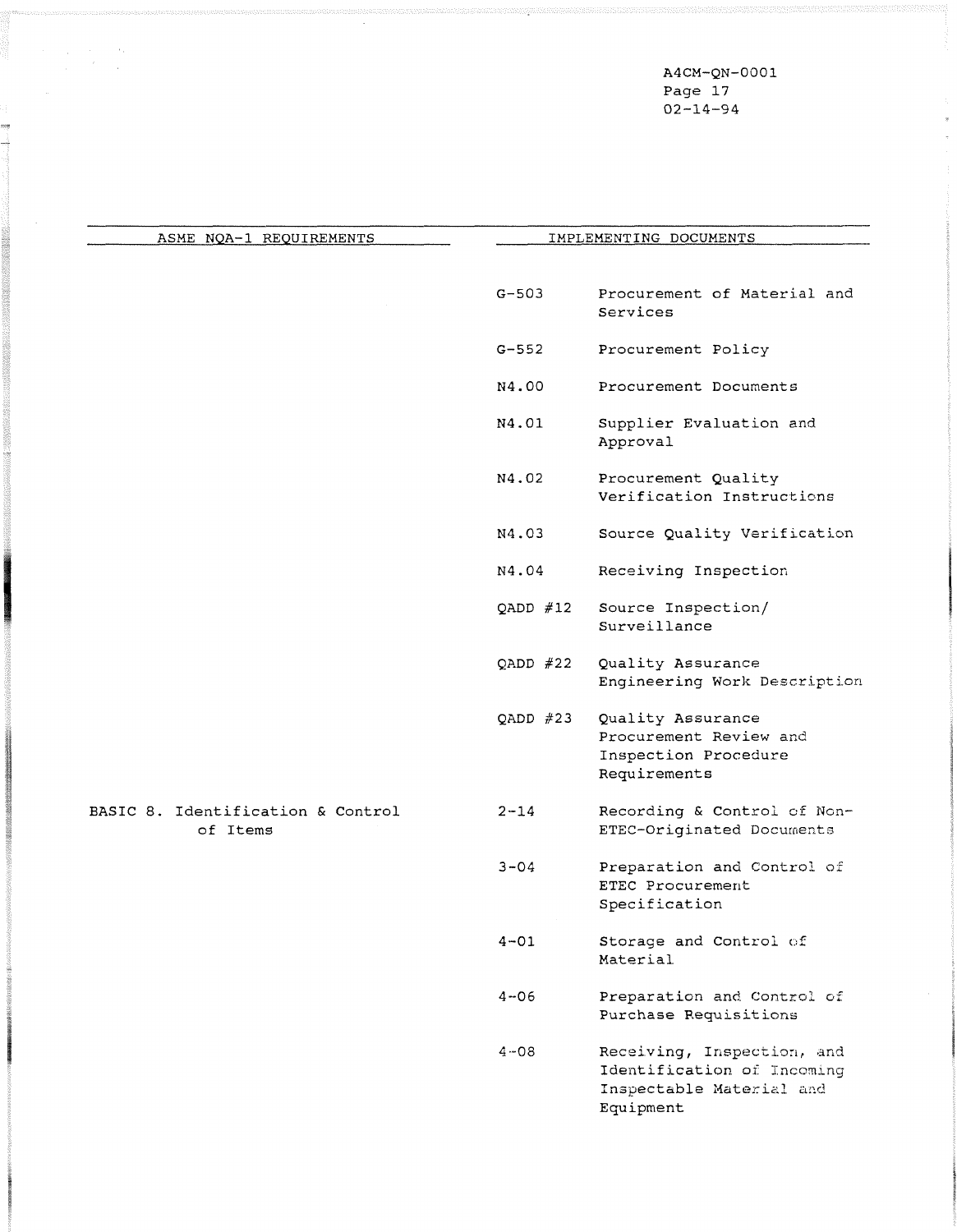A4CM-QN-0001 Page 18  $02 - 14 - 94$ 

 $\mathbf{r}$ 

| ASME NOA-1 REQUIREMENTS       | IMPLEMENTING DOCUMENTS |                                                                                                   |
|-------------------------------|------------------------|---------------------------------------------------------------------------------------------------|
|                               | QADD $#22$             | Quality Assurance<br>Engineering Work Description                                                 |
| BASIC 9. Control of Processes | $1 - 02$               | Training Programs                                                                                 |
|                               | $2 - 14$               | Recording & Control of Non-<br>ETEC-Originated Documents                                          |
|                               | $2 - 24$               | Utilization of Rocketdyne<br>Machine Shop for ETEC<br>Construction & Modifications                |
|                               | $2 - 35$               | Utilization of Rocketdyne<br>Plant Services for the<br>Maintenance of ETEC Real<br>Property       |
|                               | $3 - 04$               | Preparation and Control of<br>ETEC Procurement<br>Specifications                                  |
|                               | $4 - 01$               | Storage and Control of<br>Material                                                                |
|                               | $4 - 06$               | Preparation and Control of<br>Purchase Requisitions                                               |
|                               | $4 - 08$               | Receiving, Inspection, and<br>Identification of Incoming<br>Inspectable Material and<br>Equipment |
|                               | $E-01$                 | Hazardous Materials Program                                                                       |
|                               | $E - 530$              | Human Resources Testing and<br>Job Demonstration                                                  |
|                               | EC 04.00               | Hazardous Materials<br>Identification and<br>Characterization                                     |
|                               | EC 04.10               | Hazardous Waste Management                                                                        |
|                               | EC 04.20               | Hazardous Waste Minimization                                                                      |
|                               | EC 04.40               | Waste Analysis Plan                                                                               |

ano terroro establicacio estat

m<br>..

 $\bar{\beta}$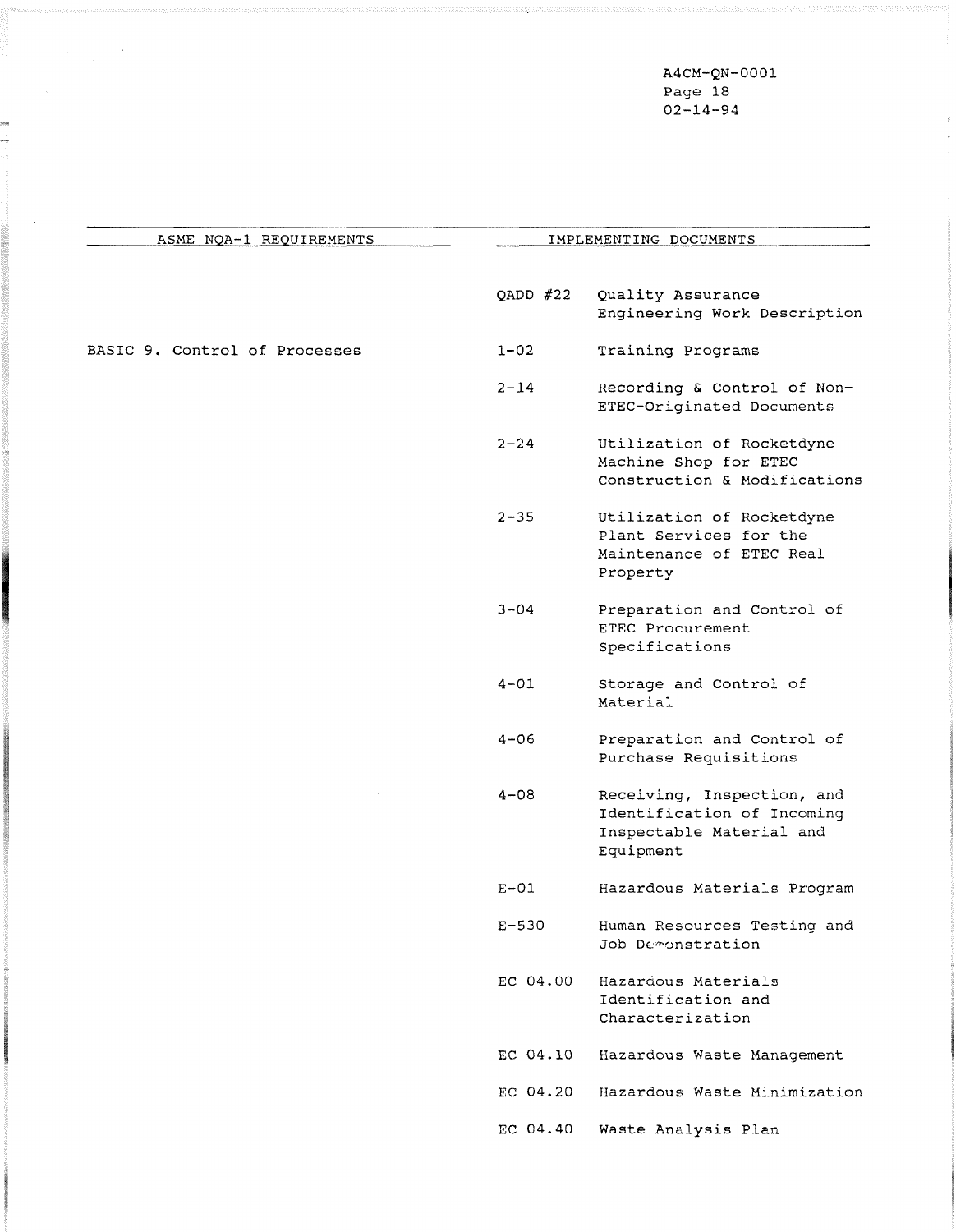A4CM-QN-0001 Page 19 02-14-94

 $\mathbf{S}$ 

| ASME NOA-1 REQUIREMENTS                              |            | IMPLEMENTING DOCUMENTS                                                                            |  |  |
|------------------------------------------------------|------------|---------------------------------------------------------------------------------------------------|--|--|
|                                                      |            |                                                                                                   |  |  |
|                                                      | $F - 539$  | Certification or Licensing<br>of Employees                                                        |  |  |
|                                                      | M-500      | Rocketdyne Safety Program                                                                         |  |  |
|                                                      | N1.03      | Vision Requirements for<br>Quality Assurance Personnel                                            |  |  |
|                                                      | N13.13     | Engineering Work Request                                                                          |  |  |
|                                                      | QADD $#5$  | Use, Control, and Meaning of<br>QA Stamps                                                         |  |  |
|                                                      | QADD $#7$  | Vision Requirements for<br>Quality Assurance Department<br>Personnel                              |  |  |
|                                                      | QADD $#22$ | Quality Assurance<br>Engineering Work Description                                                 |  |  |
| BASIC 10. Inspection                                 | $2 - 24$   | Utilization of Rocketdyne<br>Machine Shop for ETEC<br>Construction & Modifications                |  |  |
|                                                      | $4 - 08$   | Receiving, Inspection, and<br>Identification of Incoming<br>Inspectable Material and<br>Equipment |  |  |
|                                                      | N13.13     | Engineering Work Request                                                                          |  |  |
|                                                      | QADD $#22$ | Quality Assurance<br>Engineering Work Description                                                 |  |  |
| BASIC 11. Test Control                               |            | NOT APPLICABLE                                                                                    |  |  |
| BASIC 12. Control of Measuring<br>and Test Equipment | $2 - 14$   | Recording & Control of Non-<br>ETEC-Originated Documents                                          |  |  |
|                                                      | 3-04       | Preparation and Control of<br>Procurement Specifications                                          |  |  |
|                                                      | 4-06       | Preparation and Control of<br>Purchase Requisitions                                               |  |  |
|                                                      | $6 - 06$   | Instrumentation Servicing,                                                                        |  |  |

standing<br>G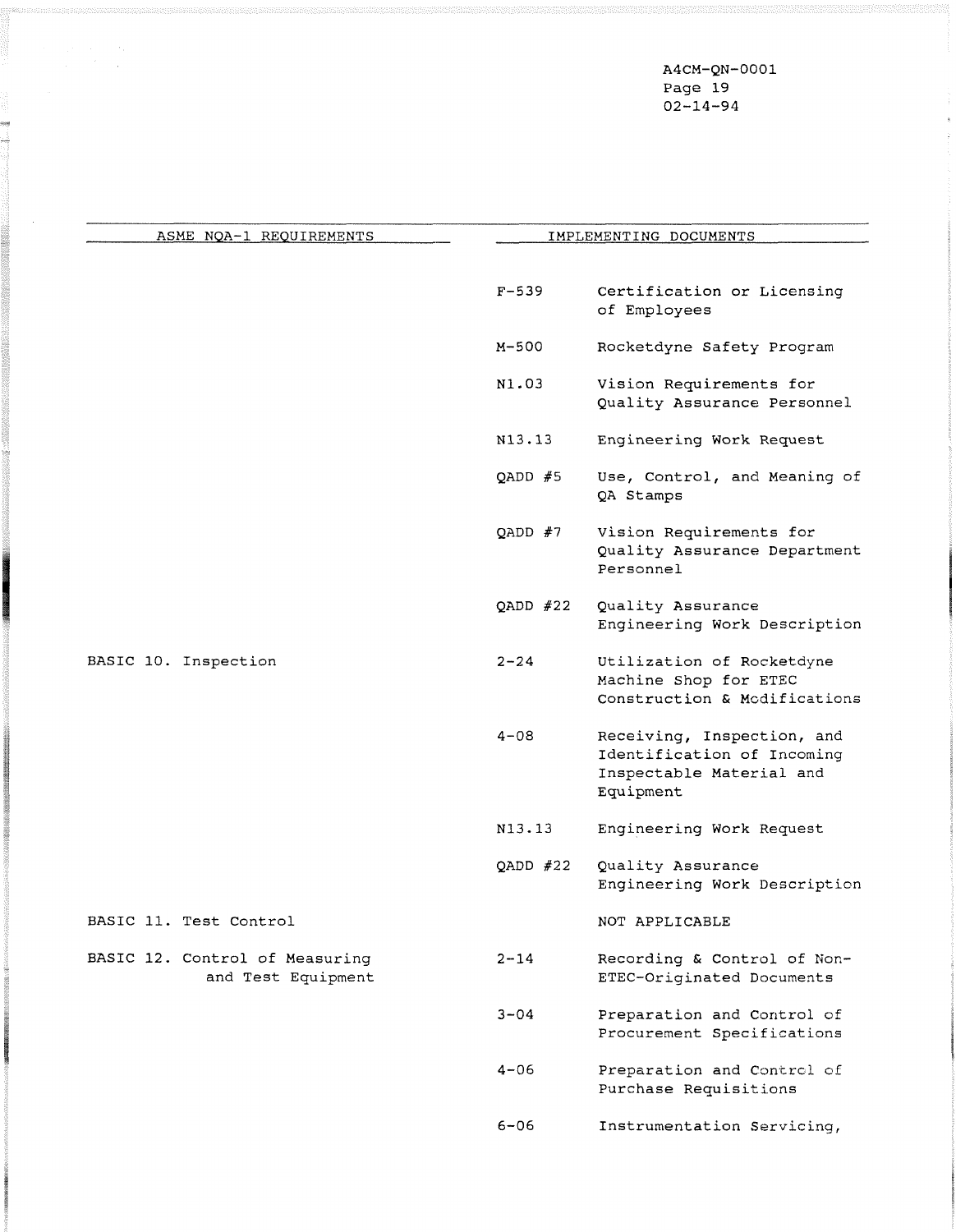A4CM-QN-0001 Page 20 02-14-94

 $\mathbf{z}$ 

| ASME NOA-1 REQUIREMENTS          |             | IMPLEMENTING DOCUMENTS                                                                            |
|----------------------------------|-------------|---------------------------------------------------------------------------------------------------|
|                                  |             | Calibration, and Standards                                                                        |
|                                  | $J - 500.3$ | Calibration of Measuring and<br>Test Equipment                                                    |
|                                  | N3.00       | Calibration of Measuring and<br>Test Equipment                                                    |
|                                  | QADD $#12$  | Source Inspection/<br>Surveillance                                                                |
|                                  | QADD $#22$  | Quality Assurance<br>Engineering Work Description                                                 |
| BASIC 13. Handling, Storage, and | $2 - 14$    | Recording & Control of Non-<br>ETEC-Originated Documents                                          |
|                                  | $3 - 04$    | Preparation and Control of<br>ETEC Procurement<br>Specification                                   |
|                                  | $4 - 01$    | Storage & Control of<br>Shipping Material                                                         |
|                                  | $4 - 05$    | Procurement and Handling of<br>Hazardous Materials                                                |
|                                  | $4 - 06$    | Preparation and Control of<br>Purchase Requisitions                                               |
|                                  | $4 - 08$    | Receiving, Inspection, and<br>Identification of Incoming<br>Inspectable Material and<br>Equipment |
|                                  | $B-03$      | Department of Energy (DOE)<br>Approvals for Radioactive<br>Material Shipping Containers           |
|                                  | $E-01$      | Hazardous Materials Program                                                                       |
|                                  | $E-02$      | Hazard Communication Program                                                                      |
|                                  | EC 04.00    | Hazardous Waste Identifica-<br>tion and Characterization                                          |

 $\label{eq:2.1} \begin{split} \mathcal{L}_{\text{max}}(\mathbf{x}) & = \mathcal{L}_{\text{max}}(\mathbf{x}) \\ & = \mathcal{L}_{\text{max}}(\mathbf{x}) + \mathcal{L}_{\text{max}}(\mathbf{x}) \end{split}$ 

 $\hat{\mathcal{A}}$ 

e<br>Romania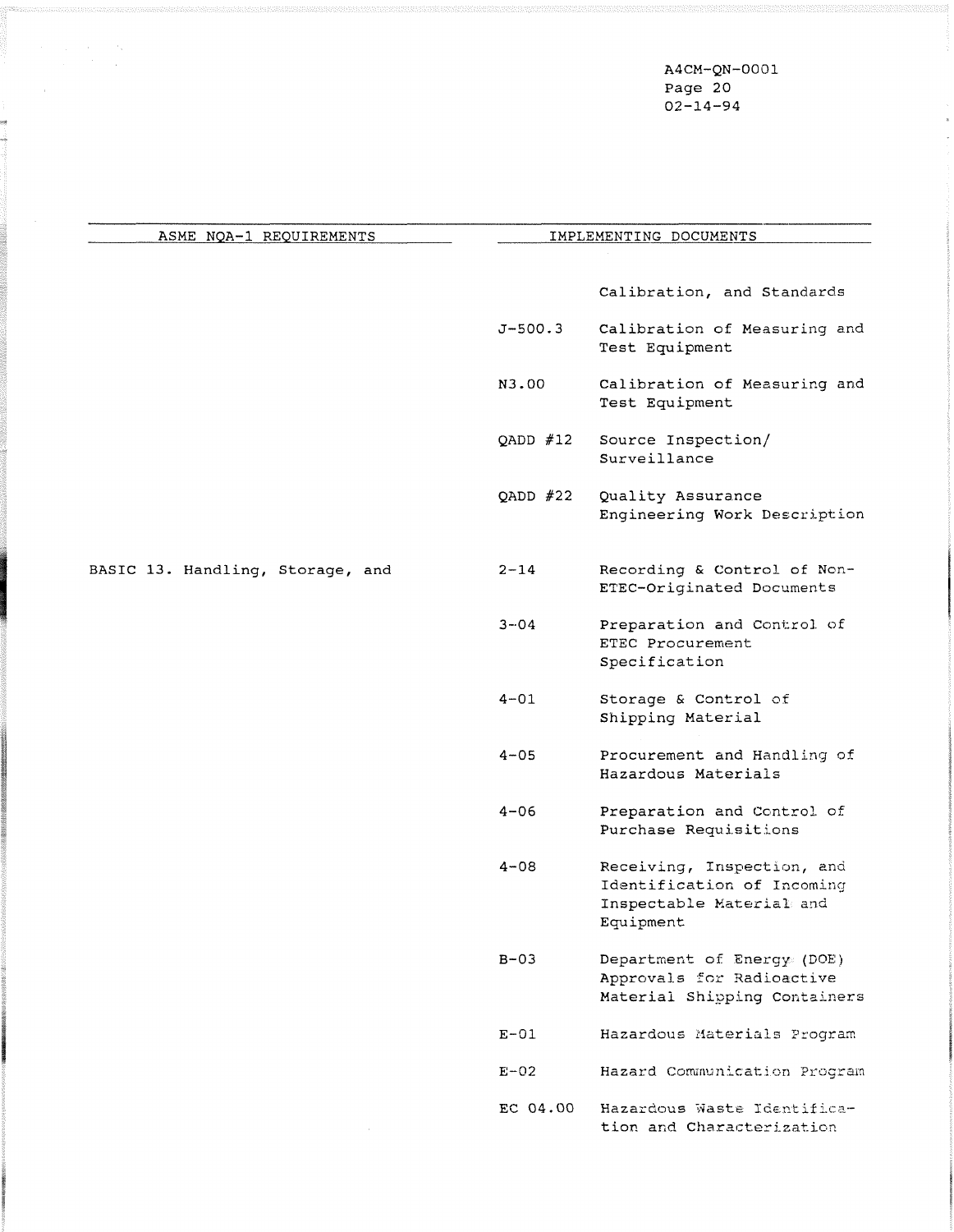A4CM-QN-0001 Page 21 02-14-94

| ASME NOA-1 REQUIREMENTS                           | IMPLEMENTING DOCUMENTS |                                                                                                   |  |
|---------------------------------------------------|------------------------|---------------------------------------------------------------------------------------------------|--|
|                                                   |                        |                                                                                                   |  |
|                                                   | EC 04.10               | Hazardous Waste Management                                                                        |  |
|                                                   | EC 04.20               | Hazardous Waste Minimization                                                                      |  |
|                                                   | EC 04.40               | Waste Analysis Plan                                                                               |  |
|                                                   | $M - 514$              | Hazardous Substances                                                                              |  |
|                                                   | N-501                  | Shipping Radioactive<br>Materials                                                                 |  |
|                                                   | N9.02                  | Serialization of Hardware                                                                         |  |
|                                                   | N12.00                 | Packaging and Shipping<br>Inspection                                                              |  |
|                                                   | QADD $#22$             | Quality Assurance<br>Engineering Work Description                                                 |  |
| BASIC 14. Inspection, Test, &<br>Operating Status | $2 - 24$               | Utilization of Rocketdyne<br>Machine Shop for ETEC<br>Construction & Modifications                |  |
|                                                   | $4 - 08$               | Receiving, Inspection, and<br>Identification of Incoming<br>Inspectable Material and<br>Equipment |  |
|                                                   | EC 04.10               | Hazardous Waste Management                                                                        |  |
|                                                   | N9.00                  | Stamp Control                                                                                     |  |
|                                                   | N13.13                 | Engineering Work Request                                                                          |  |
|                                                   | $PODD-5$               | Equipment Clearance and<br>Release Order                                                          |  |
|                                                   | QADD #22               | Quality Assurance<br>Engineering Work Description                                                 |  |
| BASIC 15. Control of Nonconforming                | $2 - 18$               | Stop Work Authority and<br>Quality Assurance Holds                                                |  |
|                                                   | $2 - 20$               | Control of Nonconforming<br>Items                                                                 |  |

 $\sim 10$ 

 $\label{eq:2} \begin{split} \mathcal{L}_{\text{max}}(\mathbf{r}) = \frac{1}{2} \mathcal{L}_{\text{max}}(\mathbf{r}) \\ \mathcal{L}_{\text{max}}(\mathbf{r}) = \frac{1}{2} \mathcal{L}_{\text{max}}(\mathbf{r}) \mathcal{L}_{\text{max}}(\mathbf{r}) \end{split}$ 

 $\mathcal{L}_{\mathbf{A}}$  .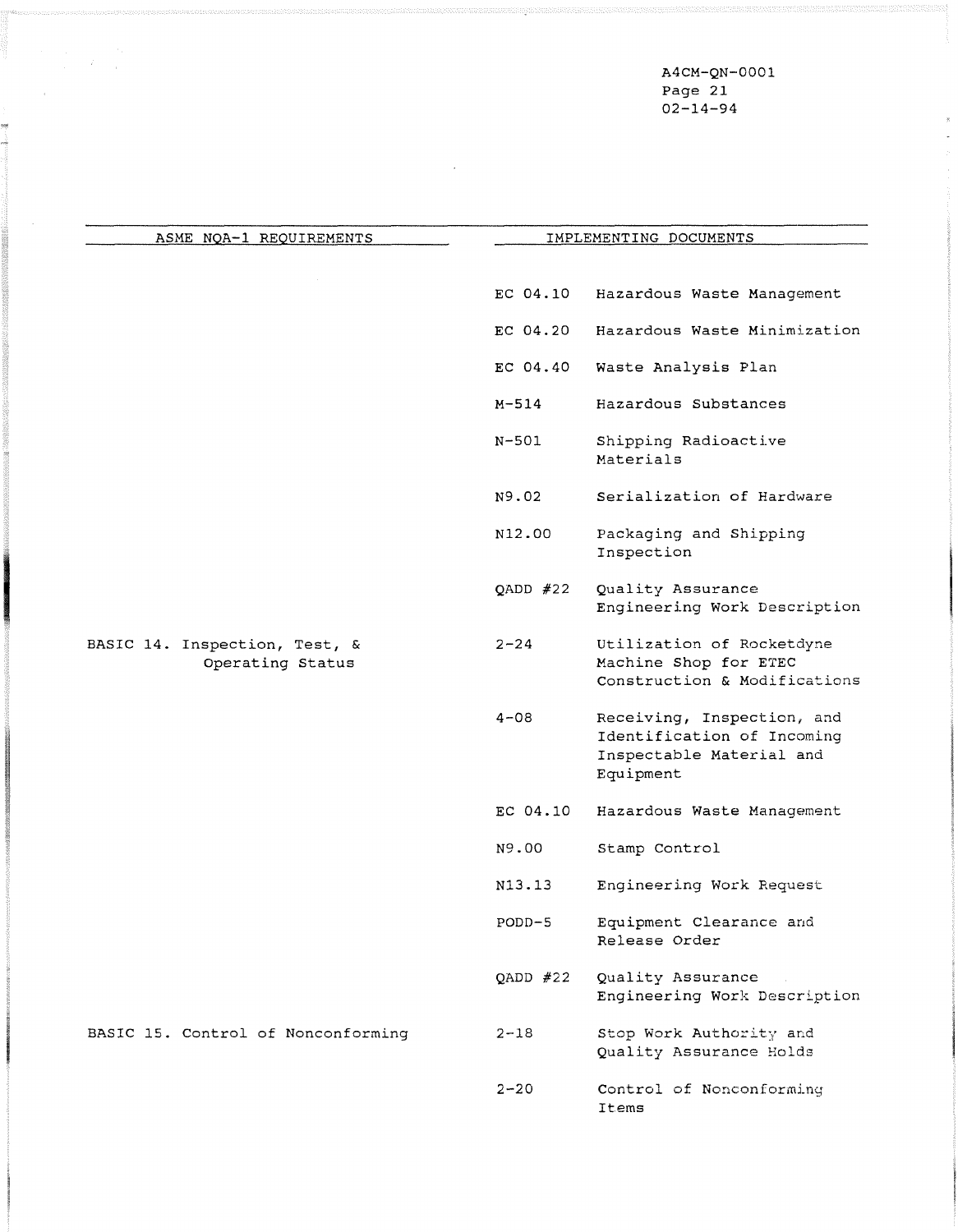A4CM-QN-0001 Page 22 02-14-94

| ASME NOA-1 REQUIREMENTS             |            | IMPLEMENTING DOCUMENTS                                                                            |
|-------------------------------------|------------|---------------------------------------------------------------------------------------------------|
|                                     |            |                                                                                                   |
|                                     | $4 - 08$   | Receiving, Inspection, and<br>Identification of Incoming<br>Inspectable Material and<br>Equipment |
|                                     | $4 - 10$   | Supplier Corrective Action<br>Request                                                             |
|                                     | N10.00     | Nonconforming Material and<br>Items                                                               |
|                                     | QADD#22    | Quality Assurance<br>Engineering Work Description                                                 |
| BASIC 16. Corrective Action         | $1 - 15$   | ETEC Quality Assurance<br>Audits                                                                  |
|                                     | $2 - 18$   | Stop Work Authority and<br>Quality Assurance Holds                                                |
|                                     | $2 - 43$   | Corrective Action Request                                                                         |
|                                     | $4 - 10$   | Supplier Corrective Action<br>Request                                                             |
|                                     | $6 - 08$   | Occurrence Report (OR)                                                                            |
|                                     | N14.00     | Corrective Action                                                                                 |
|                                     | QADD $#14$ | Quality Trend Analysis                                                                            |
|                                     | QADD $#22$ | Quality Assurance<br>Engineering Work Description                                                 |
| BASIC 17. Quality Assurance Records | $1 - 01$   | Content, Preparation, and<br>Use of ETEC Procedures and<br>Department Directives                  |
|                                     | $1 - 02$   | Training Programs                                                                                 |
|                                     | $1 - 04$   | Correspondence and<br>Commitment Control System                                                   |
|                                     | $1 - 15$   | ETEC Quality Assurance<br>Audits                                                                  |

 $\label{eq:2.1} \begin{split} \mathcal{L}_{\text{max}}(\mathbf{r}) & = \frac{1}{2} \mathcal{L}_{\text{max}}(\mathbf{r}) \mathcal{L}_{\text{max}}(\mathbf{r}) \\ & = \frac{1}{2} \mathcal{L}_{\text{max}}(\mathbf{r}) \mathcal{L}_{\text{max}}(\mathbf{r}) \mathcal{L}_{\text{max}}(\mathbf{r}) \mathcal{L}_{\text{max}}(\mathbf{r}) \mathcal{L}_{\text{max}}(\mathbf{r}) \mathcal{L}_{\text{max}}(\mathbf{r}) \mathcal{L}_{\text{max}}(\mathbf{r}) \mathcal{L}_{\text{max}}(\mathbf{r})$ 

 $\hat{\mathcal{A}}$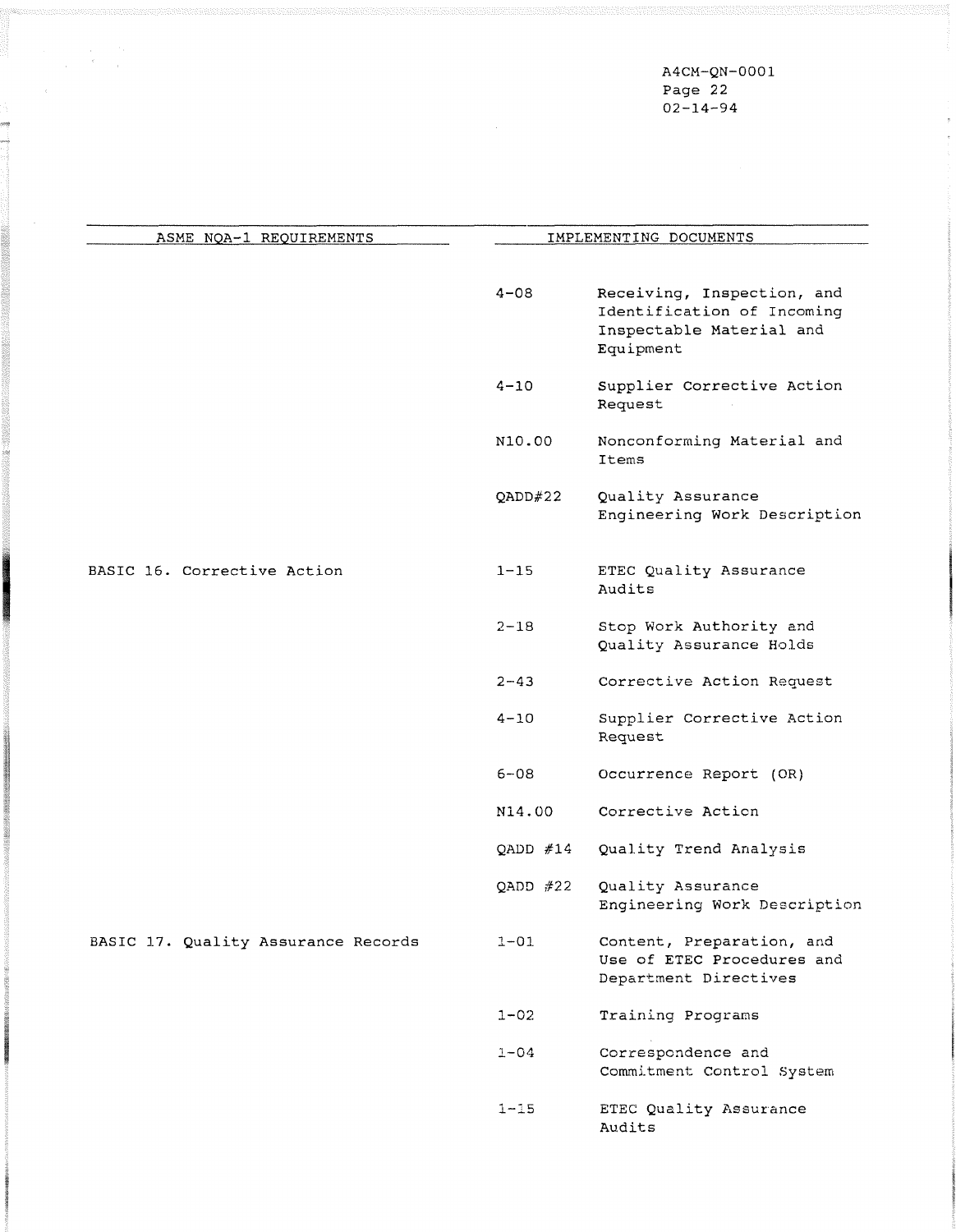A4CM-QN-0001 Page 23 02-14-94

 $\sim$   $\sim$ 

a se se da segunda de la construcción de la construcción de la construcción de la construcción de la construcc

 $\label{eq:2} \begin{split} \frac{d}{dt} \left( \frac{d}{dt} \right) & = \frac{d}{dt} \left( \frac{d}{dt} \right) \frac{d}{dt} \left( \frac{d}{dt} \right) \frac{d}{dt} \left( \frac{d}{dt} \right) \frac{d}{dt} \left( \frac{d}{dt} \right) \frac{d}{dt} \left( \frac{d}{dt} \right) \frac{d}{dt} \left( \frac{d}{dt} \right) \frac{d}{dt} \left( \frac{d}{dt} \right) \frac{d}{dt} \left( \frac{d}{dt} \right) \frac{d}{dt} \left( \frac{d}{dt} \right) \frac{d}{dt$ 

| ASME NOA-1 REQUIREMENTS |            | IMPLEMENTING DOCUMENTS                                                   |
|-------------------------|------------|--------------------------------------------------------------------------|
|                         |            |                                                                          |
|                         | $2 - 14$   | Recording & Control of Non-<br>ETEC-Originated Documents                 |
|                         | $2 - 16$   | Retention, Documentation, &<br>Control of Project Records                |
|                         | $2 - 20$   | Control of Nonconforming<br>Ttems                                        |
|                         | $2 - 43$   | Corrective Action Request                                                |
|                         | $3 - 04$   | Preparation and Control of<br>ETEC Procurement<br>Requisitions           |
|                         | $4 - 06$   | Preparation and Control of<br>Procurement Requisitions                   |
|                         | $4 - 10$   | Supplier Corrective Action<br>Request                                    |
|                         | $6 - 03$   | Preparation and Control of<br>Test and Operations<br>Procedures          |
|                         | $6 - 08$   | Occurrence Report (OR)                                                   |
|                         | $E-530$    | Human Resources Testing and<br>Job Demonstration                         |
|                         | $F - 539$  | Certification or Licensing<br>of Employees                               |
|                         | N13.12     | QA Record System                                                         |
|                         | QADD #9    | Preparation and Maintenance<br>of the Quality Assurance<br>Program Index |
|                         | QADD $#22$ | Quality Assurance<br>Engineering Work Description                        |
| BASIC 18. Audits        | $1 - 15$   | ETEC Quality Assurance<br>Audits                                         |
|                         | $4 - 07$   | Evaluation and Approval of                                               |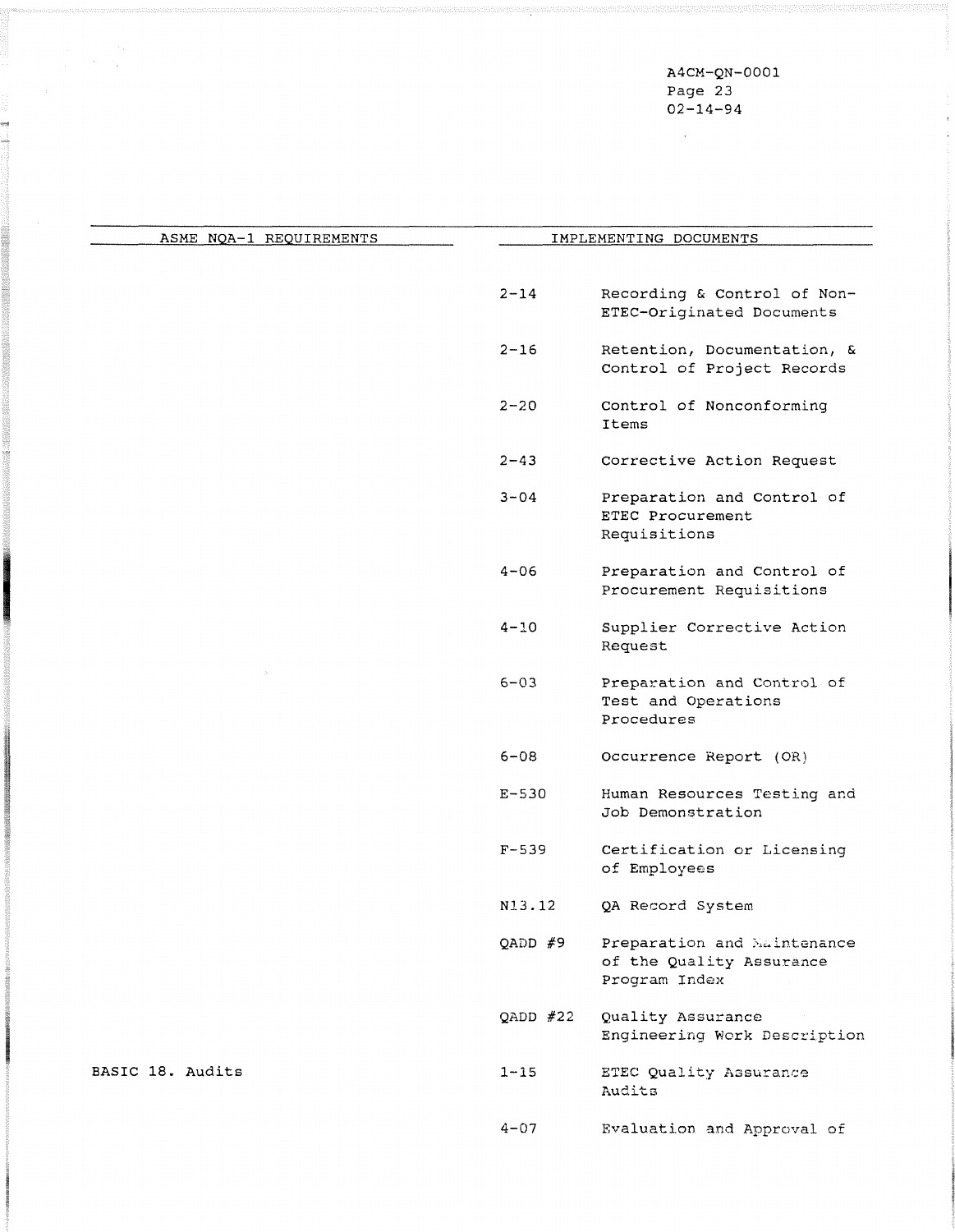**A4CM-QN-0001 Page 24 02-14-94** 

# ASME NOA-1 REQUIREMENTS **IMPLEMENTING DOCUMENTS**

**ASTEROIDE** 

**ATOMY HISTORY** 

**Procurement Sources** 

**A-500.3 Divisional Audits** 

 $\hat{A}$ 

- **5-500.1 Quality Program Audits**
- **N1.04 Quality Assurance Internal Audits**
- **QADD** #22 **Quality Assurance Engineering Work Description**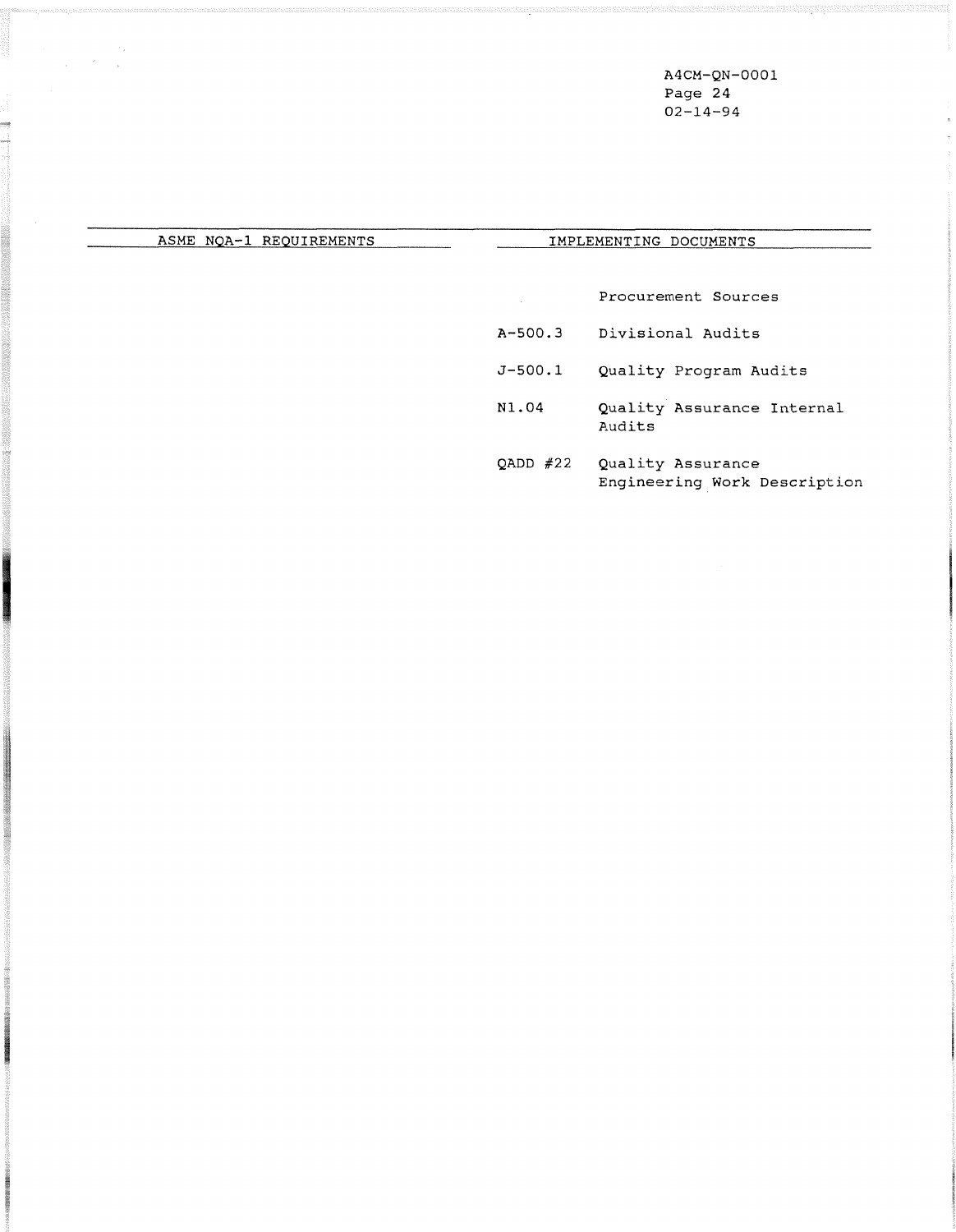A4CM-QN-0001 Page 25 02-14-94

#### APPENDIX **I1**

# Rocketdyne Operating Policies (ROP)

| $A - 500$   | Rocketdyne Operating Policy and Procedures     |
|-------------|------------------------------------------------|
| A-500.3     | Divisional Audits                              |
| $A - 577$   | Program Management                             |
| $E - 530$   | Human Resources, Testing and Job Demonstration |
| $F - 539$   | Certification or Licensing of Employees        |
| $G - 503$   | Procurement of Materials and Services          |
| $G - 552$   | Procurement Policy                             |
| $J - 500.1$ | Quality Program Audits                         |
| $J - 500.3$ | Calibration of Measuring and Test Equipment    |
| M-500       | Rocketdyne Safety Program                      |
| M-508       | Areas Requiring Special Safety Precautions     |
| $M - 514$   | Hazardous Substances                           |

 $N - 501$ Shipping Radioactive Materials

 $\label{eq:2.1} \begin{split} \frac{1}{\sqrt{2}}\left(\frac{1}{\sqrt{2}}\right) & = \frac{1}{2}\frac{1}{\sqrt{2}}\left(\frac{1}{\sqrt{2}}\right) \\ \frac{1}{\sqrt{2}}\left(\frac{1}{\sqrt{2}}\right) & = \frac{1}{2}\frac{1}{\sqrt{2}}\left(\frac{1}{\sqrt{2}}\right) \\ \frac{1}{\sqrt{2}}\left(\frac{1}{\sqrt{2}}\right) & = \frac{1}{2}\frac{1}{\sqrt{2}}\left(\frac{1}{\sqrt{2}}\right) \\ \frac{1}{\sqrt{2}}\left(\frac{1}{\sqrt{2}}\right) & = \frac$ 

m

**Program** 

# Environmental Control Procedure

| EC 04.00 | Hazardous Waste Identification & Characterization |
|----------|---------------------------------------------------|
|          | Appendix A to EC 04.00                            |
| EC-04.10 | Hazardous Waste Management and Disposal           |
|          | Appendix A to EC 04.10                            |
|          | Attachment A to EC 04.10                          |
| EC 04.20 | Hazardous Waste Minimization                      |
| EC 04.40 | Waste Analysis Plan                               |

# Health, Safety and Environment Procedures

| Section B | Policy and Administration                                  |
|-----------|------------------------------------------------------------|
| $B - 03$  | DOE Approvals for Radioactive Material Shipping Containers |
| $B-04$    | Medical Surveillance Program                               |
| Section E | Industrial Hygiene                                         |
| $E-01$    | Hazardous Materials Program                                |
| $E-02$    | Hazard Communication Program                               |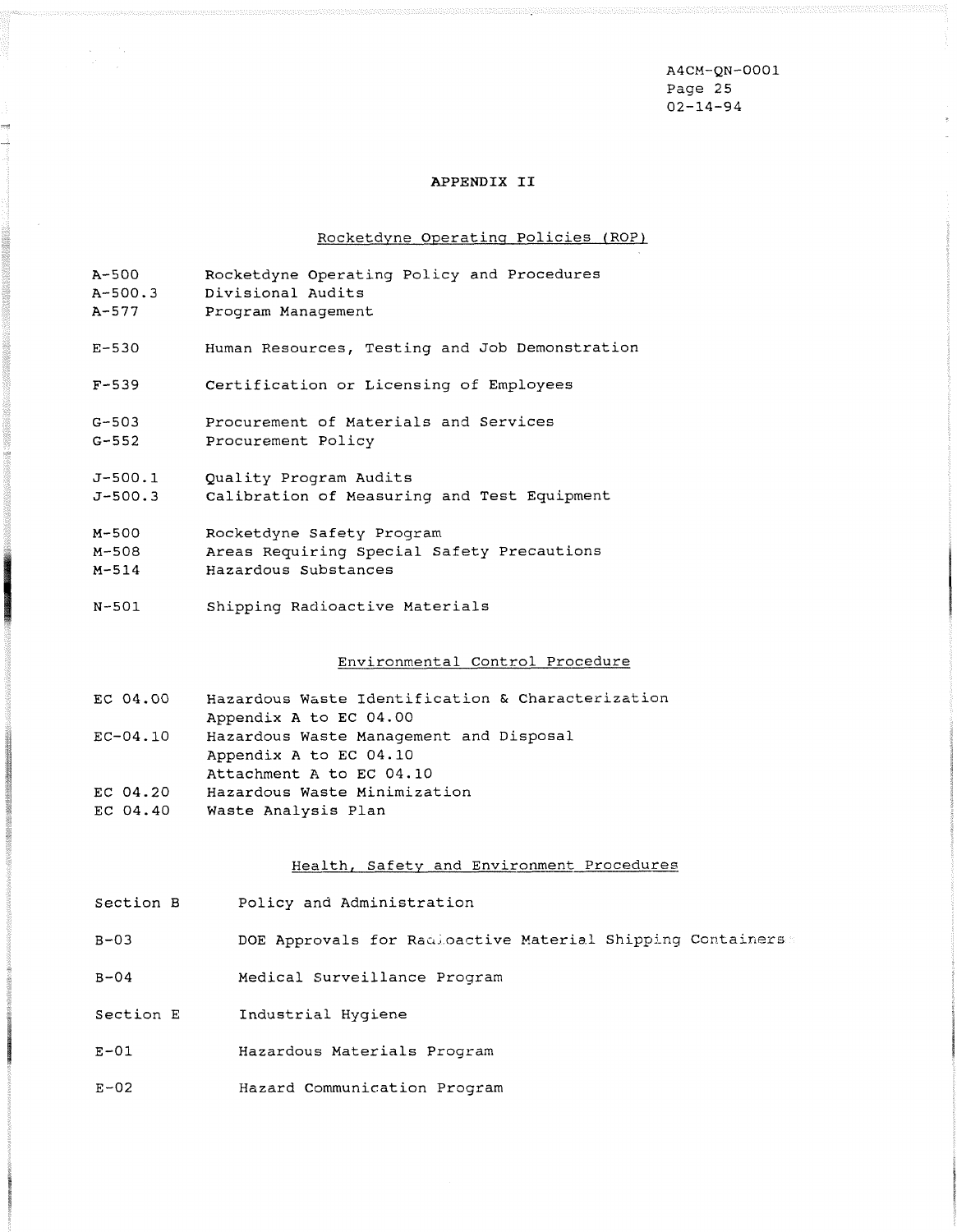A4CM-QN-0001 Page 26 02-14-94

#### Rocketdyne SSFL Analytical Chemistry

Laboratory QA/QC Plan

#### Introduction

 $\sim$   $\sim$ 

| 1.1 |  | QA/QC Objectives |
|-----|--|------------------|
| າ າ |  |                  |

1.2 QA/QC Scope and Approach

# Laboratory Orqanization and Peresonnel

| 2.1 | Overview |                            |
|-----|----------|----------------------------|
| 2.2 |          | Roles and Responsibilities |

### Sample Collections. Preparation and Traininq

| 3.1         | Sample Collection  |
|-------------|--------------------|
| $3 \cdot 2$ | Sample Preparation |
| 3.3         | Sample Tracking    |

Limit of Detection

#### Qualitv Control and Documentation

| 5.1 | Overview of QC Program                          |
|-----|-------------------------------------------------|
| 5.2 | Use of Samples and Frequency of Use of Controls |
| 5.3 | Establishment of Warning and Action Limitas     |
| 5.4 | Use of Control Charts                           |

### Procedures for Determininq and Reportinq Out-of-Control Events

| 6.1 | Defining Out-of-control Events      |
|-----|-------------------------------------|
| 6.2 | Responding to Out-of-control Events |

### Methods

#### Advanced Power Programs

#### Quality Assurance

#### **Organization**

 $1.1$ Preface  $1.2$ QA Organization

# QA Proqram

| 2.1.1 | QA Program Requirements |
|-------|-------------------------|
| 2.1.2 | QA Engineering          |
| 2.1.3 | Inspection and Test     |
| 2.2   | OA Manuals              |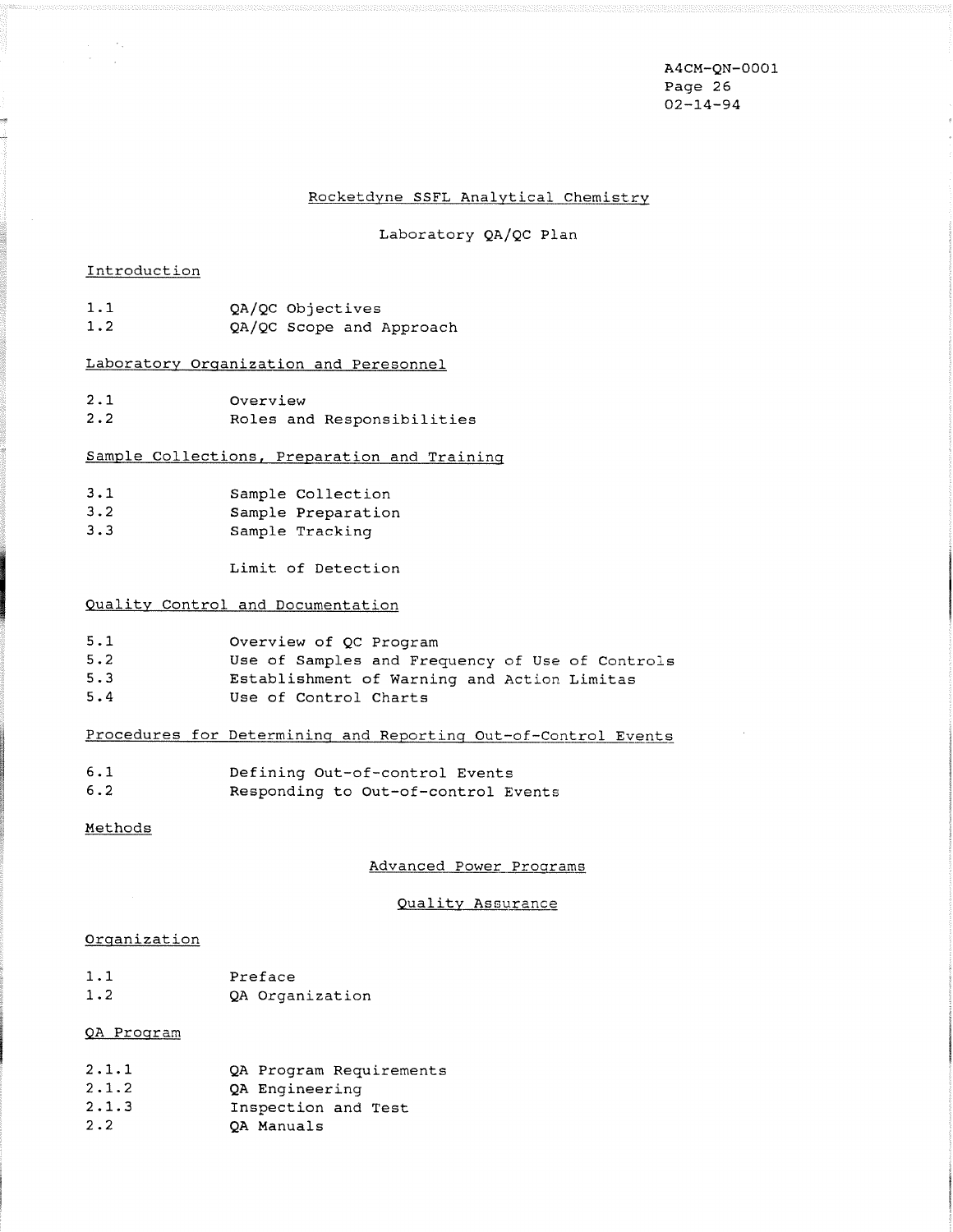A4CM-QN-0001 Page 27 02-14-94

- 2.3 QA Plans<br>2.4 Training 2.4 Training and Indoctrination<br>2.5 Oualification of Auditor Pe 2.5 Qualification of Auditor Personnel<br>2.6 Vision Requirements for OA Personnel Vision Requirements for QA Personnel 2.7 Certificate of Compliance<br>2.8 Data Package
- Data Package
- 2.9 Statistical Quality Control

# Procurement Document Control

4.1 Procurement Documents

Instruction. Procedures and Drawinqs

5.1 QA Acceptance Procedures 5.2 Engineering Work Request

#### Document Control

 $\frac{1}{\sqrt{2}}$  $\sim 10^4$ 

6.1 Document Review

# Control of Purchased Items

| 7.1 | Survey, Evaluation and Approval |
|-----|---------------------------------|
| 7.2 | Source Inspection               |
| 7.3 | Receiving Inspection            |

### Inspect ion

14.2 Stamp Control

# Control of Nonconforminq Items

15.1 Nonconforming Items

#### Corrective Actions

16.1 Corrective Actions 16.2 Quality Management Information and Assessment System

#### Quality Assurance Records

17.1 Inspection Test Reports<br>17.2 QA Records System QA Records System

#### Audits

18.1 Internal Audits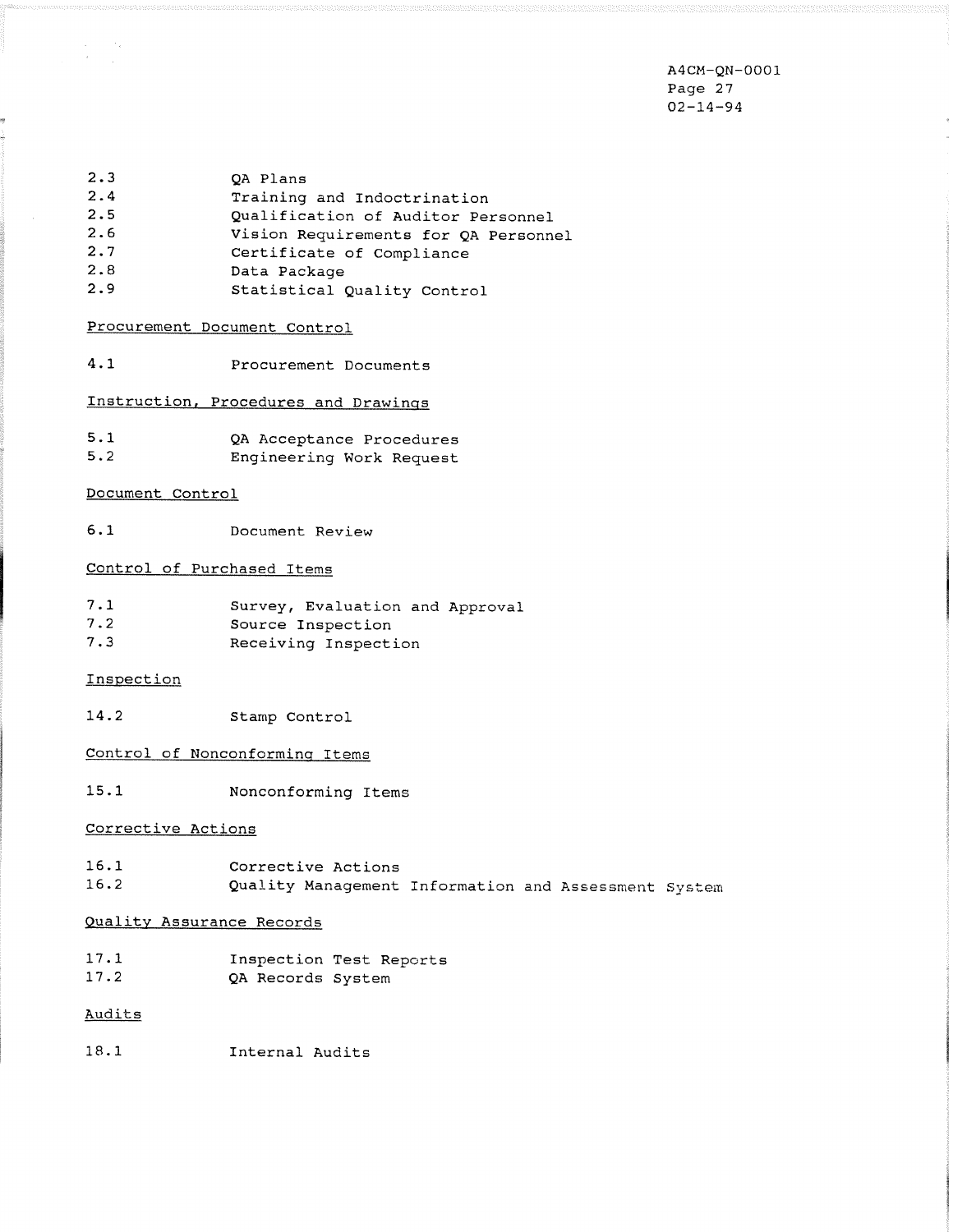**A4CM-QN-0001 Page** 28 **02-14-94** 



 $\frac{1}{\left\vert \mathcal{F}\right\vert }=\frac{1}{\left\vert \mathcal{F}\right\vert }$ 

Figure 1. ETEC Organization Chart